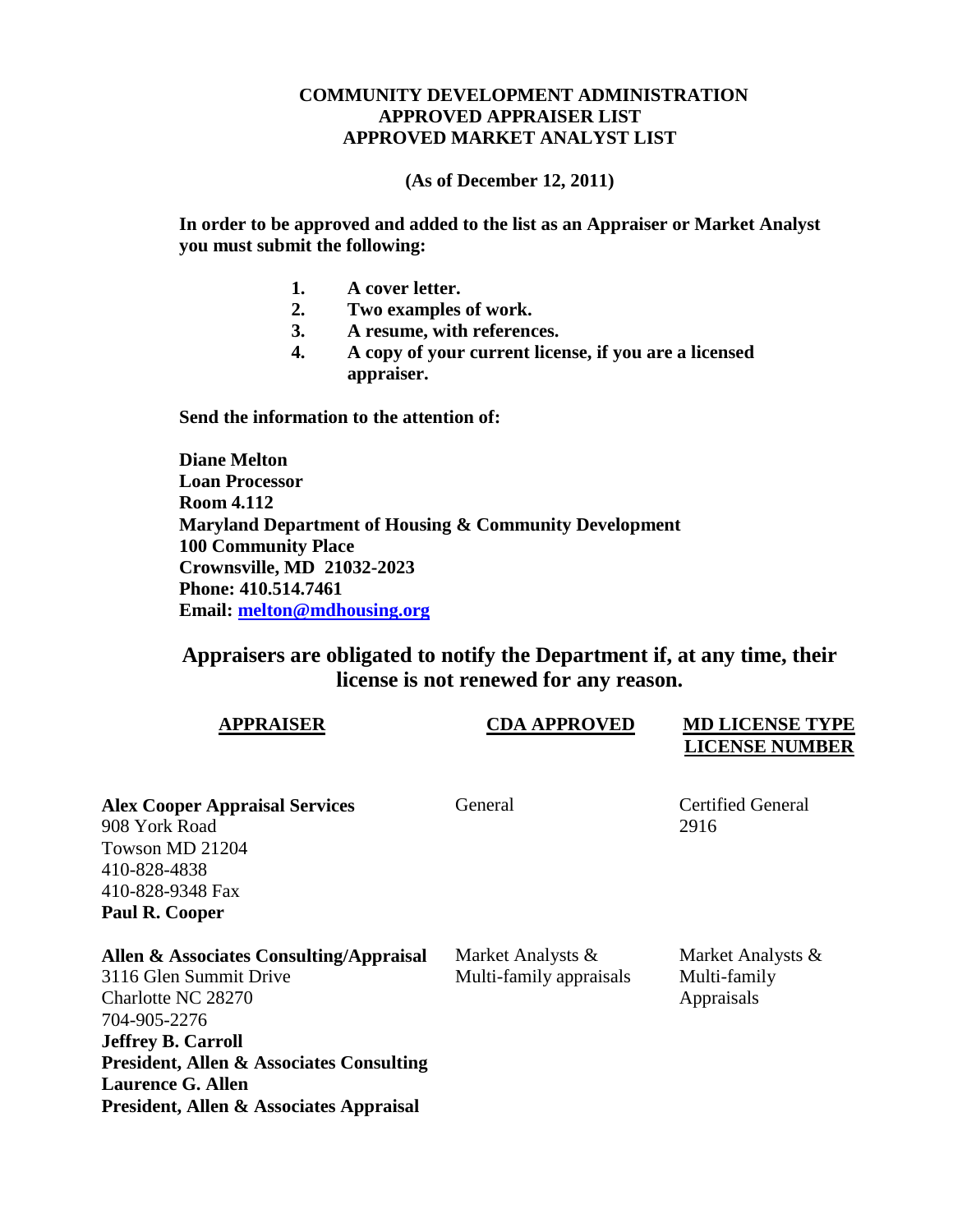| <b>Allied Appraiser, LLC</b><br>25630 Mockingbird Lane<br>Greensboro, MD 21639<br><b>Mark D. Sloan</b><br>410-482-9251                                                                   | Single Family            | <b>Certified Residential</b><br>11846                                  |
|------------------------------------------------------------------------------------------------------------------------------------------------------------------------------------------|--------------------------|------------------------------------------------------------------------|
| <b>Andrew Smith</b><br>1209 Tailwind Court<br>Crownsville MD 21032<br>410-224-2226                                                                                                       | Single Family            | Licensed Appraiser<br><b>Certified Residential</b><br>20196            |
| <b>American Appraisals USA, Inc.</b><br>PO Box 716<br>Hughesville, MD 20637<br>301-893-2955<br>George E. King, Jr.                                                                       | Single Family            | <b>Certified Residential</b><br>20288                                  |
| <b>American Appraisal Service</b><br>7372 Brett Road<br>Easton MD 21601<br>443-336-5650<br>Lee C. Hughes                                                                                 | Single Family            | <b>Licensed Appraiser</b><br>11409                                     |
| <b>Axiom International Ltd.</b><br>237 Lancaster Avenue, Suite 254<br>Devon PA 19333<br>610-688-7570<br><b>J. Paul Williams</b>                                                          | <b>Certified General</b> | <b>Certified General</b><br>10531                                      |
| <b>Atlantic Coast Real Estate Services, LLC</b><br>5740 Industry Lane<br>Frederick MD 21704<br>301-694-7187<br><b>Keith Patterson</b>                                                    | Single Family            | <b>Certified Residential</b><br>8076                                   |
| <b>Associated Real Estate Advisors, Inc.</b><br>4517 Amherst Lane<br>Bethesda MD 20814-4007<br>301-564-1900<br><b>William Schwaller</b><br><b>Nancy Grimmer</b><br><b>Robert Edwards</b> | <b>Market Analysts</b>   | <b>Market Analysts</b>                                                 |
| <b>Appraisal Associates</b><br>19746 Garrett Highway<br>Oakland MD 21550<br><b>Charles C. Case III</b><br><b>James E. Sherrard</b><br>301-387-7874                                       | <b>Certified General</b> | <b>Certified General</b><br>1734<br><b>Licensed Appraiser</b><br>20323 |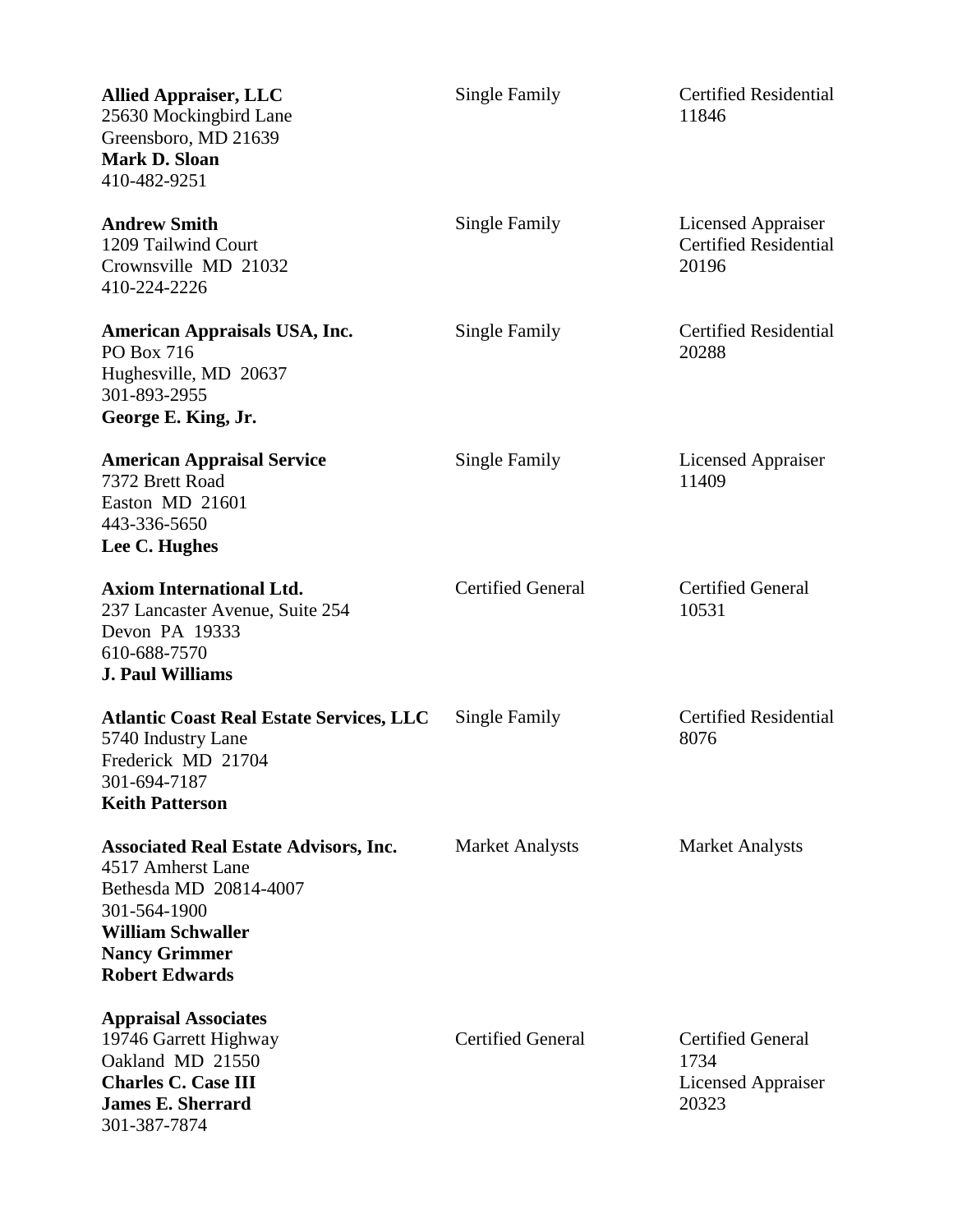| Appraisals, Inc.<br>104 Hesketh Street<br>Chevy Chase, MD 20815<br>301-986-8700<br>301-986-8702 Fax<br>Lee M. Cissna III                           | General<br>Multi Family<br>Commercial<br><b>Market Analyst</b> | <b>Certified General</b><br>10084    |
|----------------------------------------------------------------------------------------------------------------------------------------------------|----------------------------------------------------------------|--------------------------------------|
| <b>Appraisals Plus</b><br>444 Ednor Rd.<br>Silver Spring, MD 20905<br>301-924-6825<br>301-570-8425-Fax<br><b>Kim Matzen</b>                        | <b>Certified Residential</b>                                   | <b>Certified Residential</b><br>4630 |
| <b>Appraisal Resources, Inc.</b><br>611 Frederick Road<br>Baltimore MD 21228<br>410-788-2425<br>410-788-2774 Fax<br><b>Cynthia B. Loverde</b>      | Single Family<br><b>Market Analyst</b>                         | <b>Certified Residential</b><br>6426 |
| <b>Appraisal Services of Maryland, Inc.</b><br>3655A Old Court Road<br>Pikesville, MD 21208<br>410-484-2378<br>410-653-2628 Fax<br>Merle P. Intner | Single Family<br><b>Market Analyst</b>                         | <b>Certified Residential</b><br>1872 |
| Baker, Tilly, Virchow, Krause &<br><b>Company LLP</b><br>Ten Terrace Court<br>Milwaukee, WI 53707<br>608-249-6622                                  | <b>Market Analysts</b>                                         | <b>Market Analysts</b>               |
| <b>Wesley A. Barkley</b><br>1035 Ingleside Avenue<br>Baltimore, MD 21228<br>410-719-1411<br>410-719-1412-FAX                                       | <b>Certified General</b>                                       | <b>Certified General</b><br>7590     |
| <b>Bay Area Appraisers</b><br>695 Shore Road<br>Severna Park, MD 21146<br>410-544-7929<br>Dennis M. Rush                                           | <b>Certified Residential</b>                                   | <b>Certified Residential</b><br>4744 |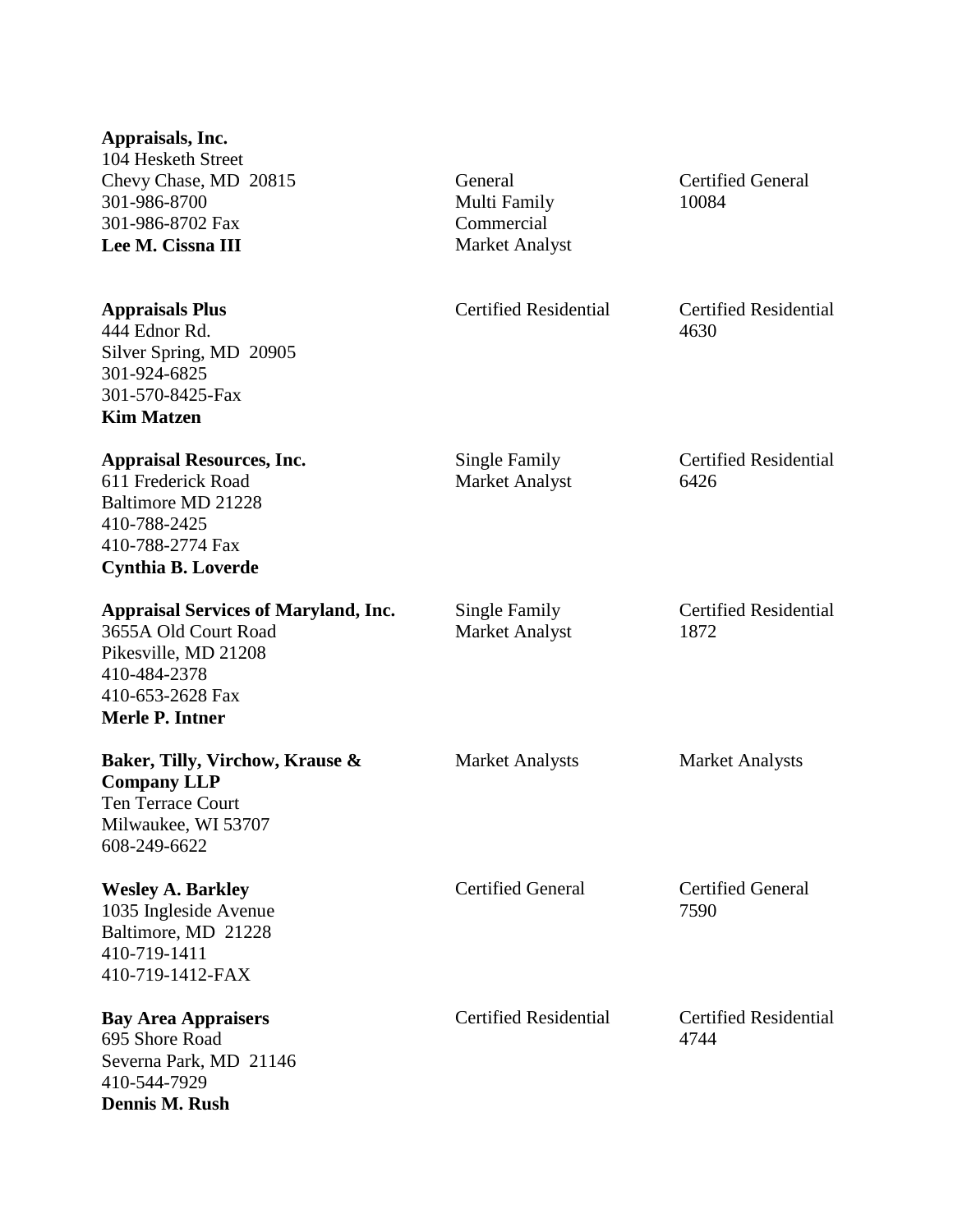| <b>Bay Area Economics</b><br>8630 Fenton Street<br>Silver Spring, MD 20910<br>301-589-6660                                                                                                       | <b>Market Analyst</b>        | <b>Market Analyst</b>                |
|--------------------------------------------------------------------------------------------------------------------------------------------------------------------------------------------------|------------------------------|--------------------------------------|
| Karen Belinko Appraisals, LLC<br>5665 Mossy Springs Dr.<br>Sykesville, MD 21784<br>410-259-2315<br><b>Karen Belinko</b><br>kbelinko@aol.com                                                      | <b>Certified General</b>     | <b>Certified General</b><br>438      |
| <b>Bendler Appraisals, Inc.</b><br>31400 Winterplace Pkwy #200<br>Salisbury, MD 21804<br>410-742-8934<br>410-742-8950-Fax<br><b>Alfred L. Brumbley, President</b>                                | <b>Certified General</b>     | <b>Certified General</b><br>1234     |
| <b>Bernstein, Mark</b><br>1305 Elson Court<br>Takoma, Park MD 20912<br>301-439-8888 (fax 301-439-9036)                                                                                           | <b>Certified Residential</b> | <b>Certified Residential</b><br>1420 |
| <b>Bowen National Research</b><br>155 E. Columbus Street, Suite 220<br>Pickering, Ohio 43147<br>614-833-9300<br><b>Patrick Bowen</b><br><b>Nathan Young</b>                                      | <b>Market Analysts</b>       | <b>Market Analysts</b>               |
| William G. Bowen Inc., Real Estate<br><b>Appraisers &amp; Consultants</b><br>13622 Pennsylvania Avenue<br>Hagerstown, MD 21742<br>301-797-8770<br><b>William G. Bowen</b>                        | General<br>Multi-Family      | <b>Certified General</b><br>1        |
| <b>Brennan Fisher</b><br><b>Real Estate Appraisal Services</b><br>5108 Viking Road<br>Bethesda, MD 20814<br>301-530-5390-MD<br>703-883-2560-VA<br>301-530-5232-Fax<br><b>Sherry Cade Brennan</b> | <b>Certified Residential</b> | <b>Certified Residential</b><br>434  |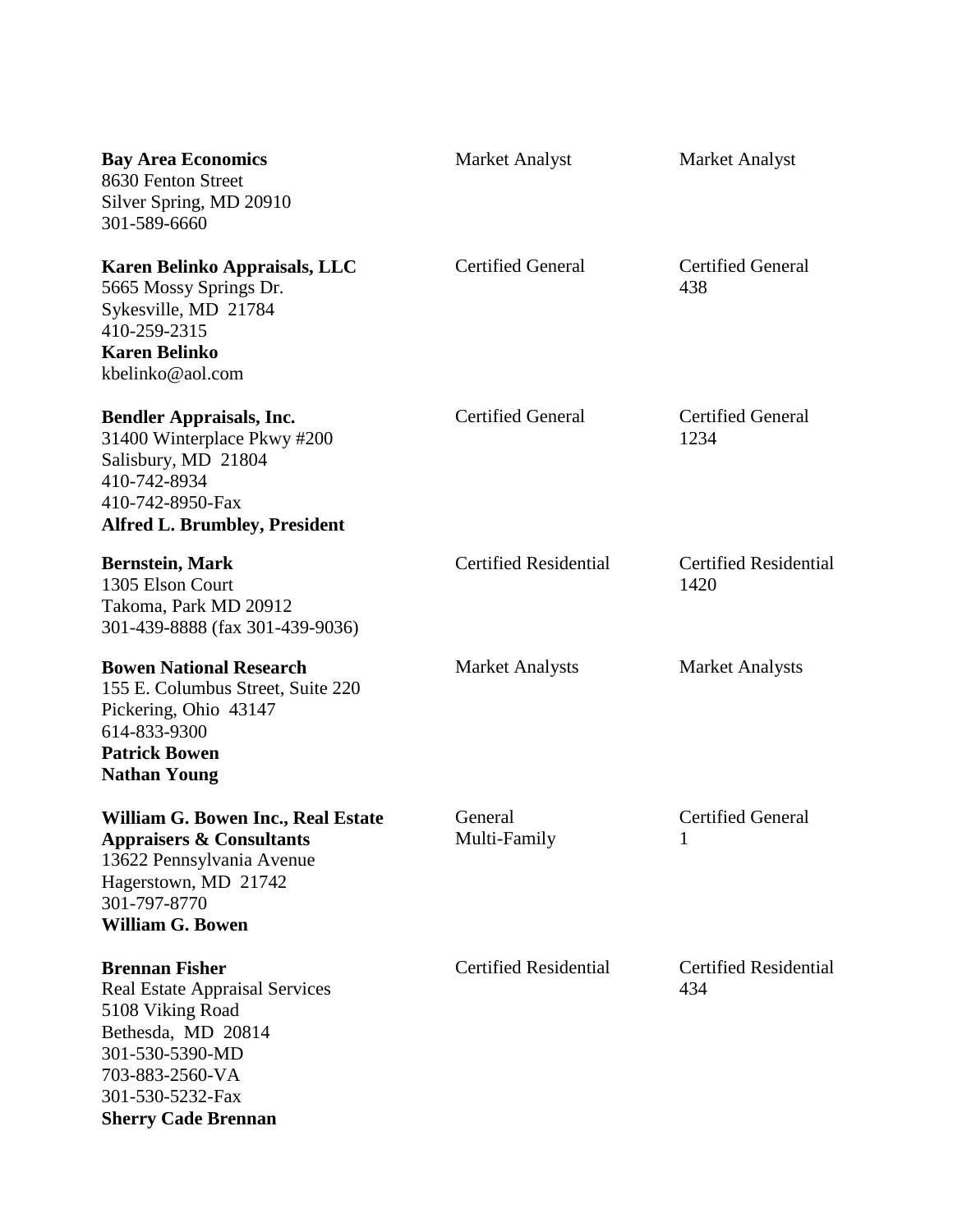| <b>Briggs Associates, Inc.</b><br>130 S. Seton Avenue<br>Emmitsburg, MD 21727-1139<br>301-447-3110<br>301-447-3022-Fax<br><b>Elizabeth P. Briggs</b>         | <b>Certified Residential</b>                                                           | <b>Certified Residential</b><br>1242                                   |
|--------------------------------------------------------------------------------------------------------------------------------------------------------------|----------------------------------------------------------------------------------------|------------------------------------------------------------------------|
| Buchman & Buchman, Inc.<br>10405 Stevenson Road<br>Stevenson MD 21153<br>410-484-7051<br>410-484-4008 Fax<br><b>Arthur H. Buchman</b>                        | Single Family<br>Multi Family                                                          | <b>Certified Residential</b><br>744                                    |
| <b>Buckingham, Robert C.</b><br>1119 Saddle View Way<br>Forest Hill, MD 21050<br>410-879-9569                                                                | <b>Single Family Appraiser</b>                                                         | <b>Certified Residential</b><br>8170                                   |
| C & L Group<br>19620 Club House Road, Gaithersburg,<br>Maryland 20886<br>301-258-1008<br>301-258-9449 Fax<br><b>Gregory Robert Clucas</b>                    | General<br><b>Single Family</b><br>Multi-Family<br>Commercial<br><b>Market Analyst</b> | <b>Certified General</b><br>428                                        |
| C. Gordon Gilbert, Jr.<br>5601 Newbury Street<br>Baltimore, MD 21209                                                                                         | General<br>Multi Family<br>Commercial/Industrial<br><b>Market Analyst</b>              | <b>Certified General</b><br>198                                        |
| <b>Calvert Appraisal Realty</b><br>8919 Stratford Court<br>Owings, MD 20736<br><b>Michael Tsourounis</b>                                                     | Single Family                                                                          | <b>Certified Residential</b><br>478                                    |
| Campanella & Company, Inc.<br>4204 1/2 Roland Avenue<br>Baltimore MD 21210<br>410-243-5900<br>410-243-2774 Fax<br><b>Joseph Campanella</b><br>Lewis R. Kurtz | General<br>Multi Family<br><b>Single Family</b><br>Commercial<br><b>Market Analyst</b> | <b>Certified General</b><br>738<br><b>Certified Residential</b><br>658 |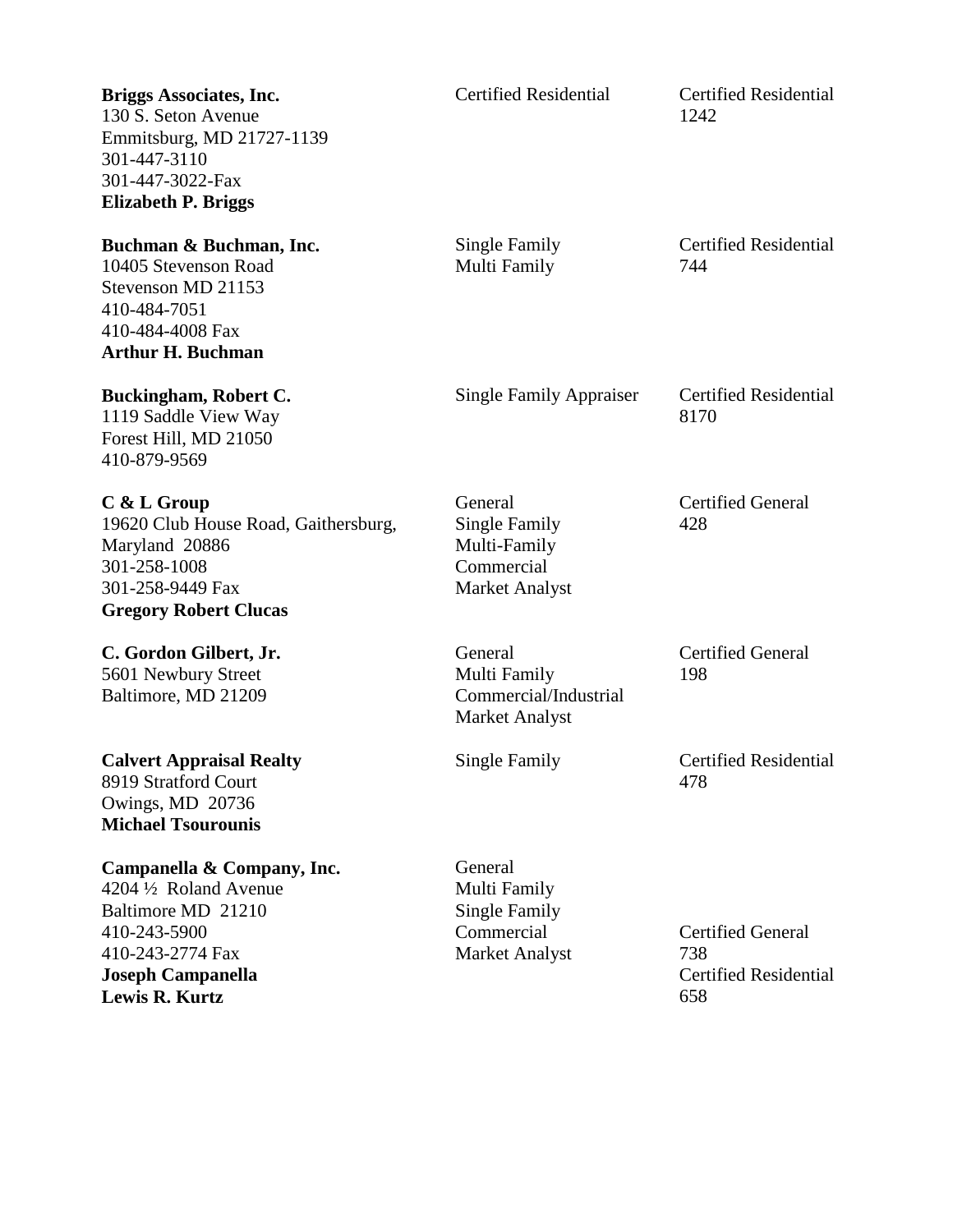| <b>Cassidy Turley</b><br>Terry Dunkin, MAI, CCIM, CRE<br><b>Senior Vice President</b><br>100 Light Street, Suite 1400<br>Baltimore, MD 21202<br>Direct Dial: (410) 347-7808<br>Fax: (410) 576-9031  <br>terry.dunkin@cassidyturley.com | General                                                | <b>Certified General</b><br>1186                                     |
|----------------------------------------------------------------------------------------------------------------------------------------------------------------------------------------------------------------------------------------|--------------------------------------------------------|----------------------------------------------------------------------|
| <b>Certified Appraisal Service, Inc.</b><br>2210 N. Charles Street<br>Baltimore MD 21218<br>410-235-1234<br>410-235-3400 Fax<br><b>Eugene Frahm</b>                                                                                    | Single Family                                          | <b>Certified Residential</b><br>1740                                 |
| <b>Chaney &amp; Associates</b><br>8508 White Post Court<br>Potomac, MD 20854<br>301-365-1285<br><b>Mark A. Chaney</b><br>Email: Mark.Chaney@CAI-value.com                                                                              | Multi Family<br><b>Market Analyst</b>                  | <b>Certified General</b><br>1980                                     |
| CIRCA, Ltd.<br>1720 Trappe Church Road<br>Darlington, MD 21034<br>410-457-5040<br><b>Roger Mainster</b>                                                                                                                                | General<br>Single Family<br>Multi Family<br>Commercial | <b>Certified General</b><br>648                                      |
| <b>Clauson Consultants, Inc.</b><br>3 Vinson Court<br>Sterling, VA 20165<br>703-444-3377 / 703-406-4020<br><b>Steven D. Clauson</b>                                                                                                    | <b>Certified General</b>                               | <b>Certified General</b><br>10133                                    |
| <b>Columbia Realty Advisors, Inc.</b><br>9601 Baltimore Ave.<br>College Park, MD 20740<br>301-441-2281<br><b>Phillip Elliott</b>                                                                                                       | General                                                | <b>Certified General</b><br>20165                                    |
| <b>Community Partners Realty Advisory</b><br><b>Services Group, LLC</b><br>962 Wayne Avenue, Suite 700<br>Silver Spring MD 20910-4454<br>301-585-7999<br>301-585-2995-Fax<br><b>Steven J. Gilson</b><br><b>William Moroney</b>         | <b>Certified General</b>                               | <b>Certified General</b><br>10606<br><b>Certified General</b><br>454 |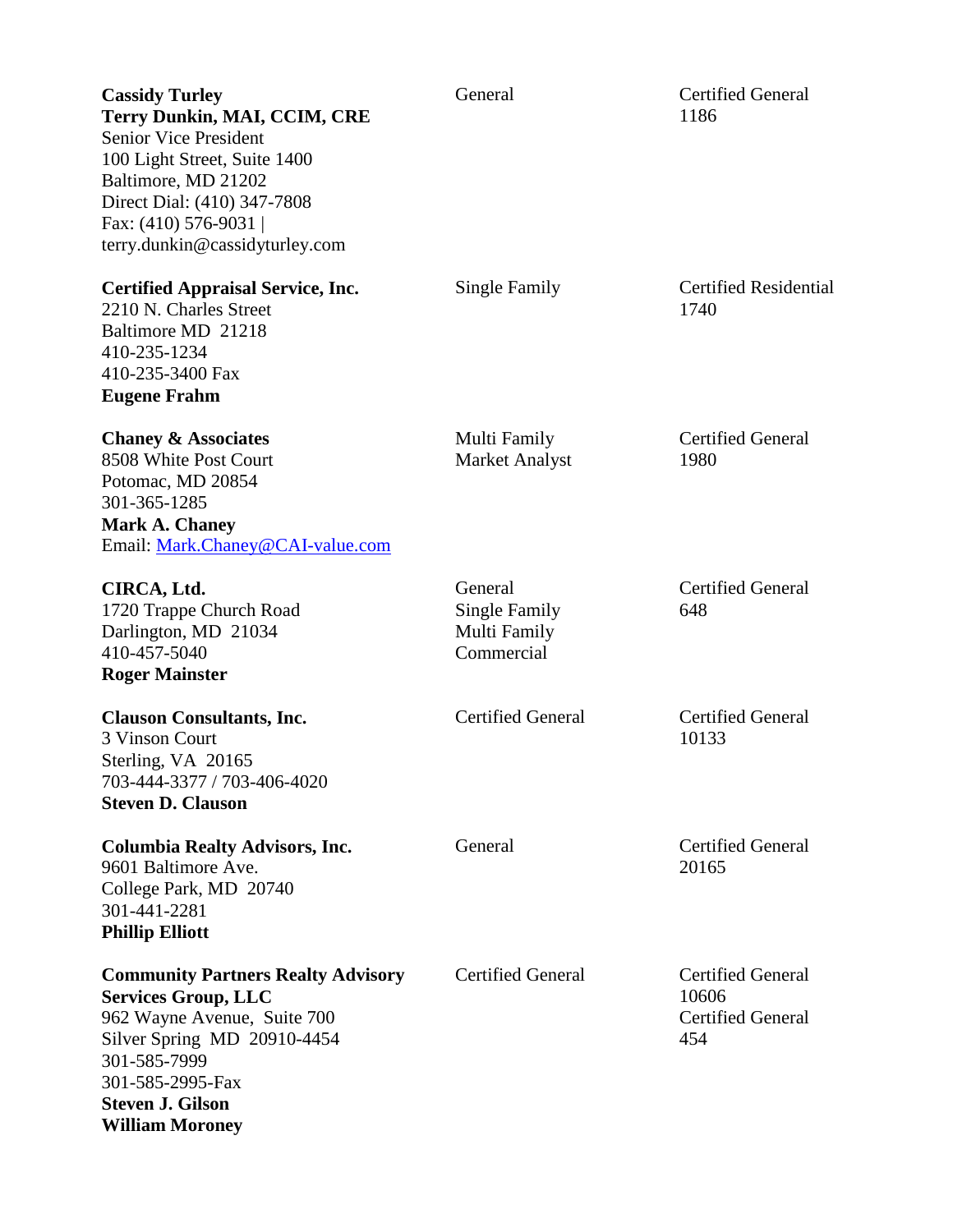| <b>Community Research Services, LLC</b><br>2380 Science Parkway, Suite 107<br>Okemos, MI 48864<br>517-827-6411<br><b>Kelly J. Murdock</b><br><b>Steven R. Shaw</b><br>David J. Allen<br><b>William Doxie</b><br><b>James Zielke</b><br><b>Jennifer Lathom</b><br><b>Michelle Schneider</b>   | <b>Market Analysts</b>                   | <b>Market Analysts</b>                            |
|----------------------------------------------------------------------------------------------------------------------------------------------------------------------------------------------------------------------------------------------------------------------------------------------|------------------------------------------|---------------------------------------------------|
| <b>Cushman &amp; Wakefield of Washington DC</b><br>1801 K Street NW, Suite 1100-L<br>Washington DC 20006<br>202-739-0868<br><b>M. Nicole Urquhart-Bradley</b><br><b>David J. Masters</b><br><b>Kelly J. Small</b>                                                                            | <b>Certified General</b><br>Multi-family | <b>Certified General</b><br>3464<br>1512<br>20143 |
| D'Argenio and Associates, Inc.<br>P.O. Box 149<br>Eldersburg MD 21784<br>410-781-6403<br>410-781-6536-Fax<br>Dennis D'Argenio                                                                                                                                                                | <b>Single Family Appraisers</b>          | <b>Certified Residential</b>                      |
| <b>Danter Company</b><br>363 East Town Street<br>Columbus OH 43215<br>614-221-9096<br>614-221-4271-FAX<br><b>Kenneth Danter, President</b><br><b>Jim Beers</b><br><b>Patrick Clark</b><br><b>Michael Wilkos</b><br><b>Anthony Ledakis</b><br><b>Patrick A. Scales</b><br><b>Pete DiSalvo</b> | <b>Market Analysts</b>                   | <b>Market Analysts</b>                            |
| <b>Development Economics</b><br>2311 Connecticut Avenue, Suite 206<br>Washington, DC 20008<br>202-332-7430<br><b>Randall B. Gross</b>                                                                                                                                                        | Market Analyst                           | <b>Market Analyst</b>                             |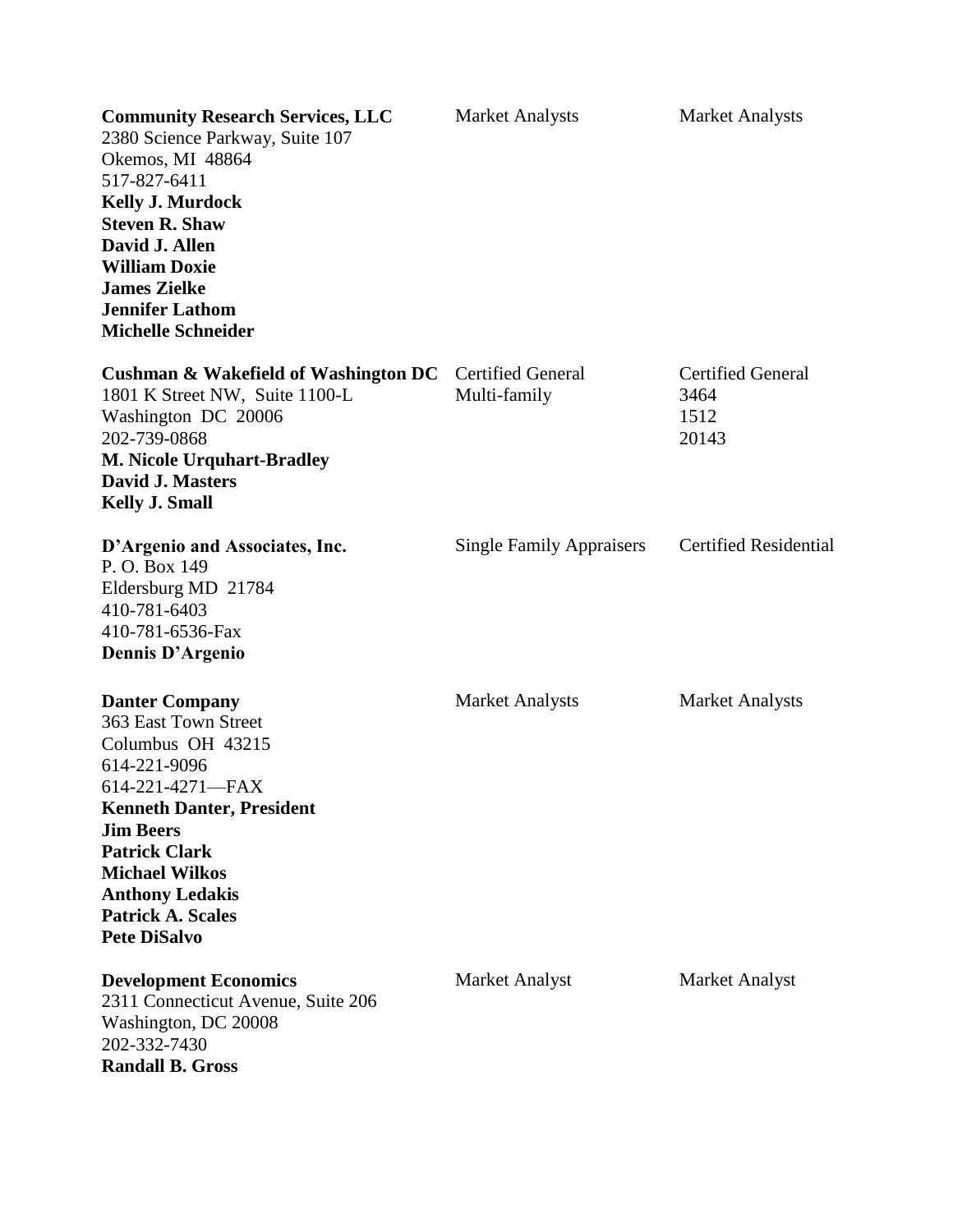| <b>Direct Service Appraisals, Inc.</b><br>976 Patuxent Road<br>Odenton MD 21113<br>410-672-5555<br>301-621-0021 Fax<br>Diana E. Merkel                                                                                                 | Residential                                                                            | <b>Certified Residential</b><br>1766                                                                                                                                               |
|----------------------------------------------------------------------------------------------------------------------------------------------------------------------------------------------------------------------------------------|----------------------------------------------------------------------------------------|------------------------------------------------------------------------------------------------------------------------------------------------------------------------------------|
| Douglas P. Koch, MAI, AICP<br><b>Housing Advisors</b><br>63 Avalon Road<br>Waban MA 02468<br>617-527-7251<br>Douglas P. Koch                                                                                                           | Market Analyst                                                                         | <b>Market Analyst</b>                                                                                                                                                              |
| <b>Downing &amp; Associates</b><br><b>610 Butterwood Court</b><br>Powhatan VA 23139<br>804-403-3075<br>downingresearch@verizon.net<br><b>Connie L. Downing</b>                                                                         | Market Analyst                                                                         | <b>Market Analyst</b>                                                                                                                                                              |
| <b>E.S.P., Inc.</b><br>108 Hayward Street<br>Cambridge MD 21613<br>410-228-6005<br><b>Larry L. Mills</b>                                                                                                                               | General<br><b>Single Family</b><br>Multi Family<br>Commercial<br><b>Market Analyst</b> | <b>Certified General</b><br>634                                                                                                                                                    |
| <b>EVERETT BENFIELD LLC</b><br>103 N. Main Street<br>Bel Air MD 21014<br>410-893-4710<br>410-893-4713-Fax<br><b>S. Michael Everett</b><br><b>Ronald W. Benfield</b><br><b>Gary A. Leak</b><br>Dennis H. Powers, Jr.<br>Carl M. Johnson | Multi-family                                                                           | <b>Certified General</b><br>716<br><b>Certified General</b><br>766<br><b>Certified General</b><br>11492<br><b>Certified General</b><br>616<br><b>Certified Residential</b><br>5824 |
| <b>Fielder Group Market Research, LLC</b><br>P.O. Box 22698<br>Lexington, KY 40522-2698<br>1-800-276-2302<br><b>Tom Fielder</b>                                                                                                        | Market Analyst                                                                         | <b>Market Analyst</b>                                                                                                                                                              |
| <b>Frank T. Haas</b><br>11620 Hunters Run Drive<br>Cockeysville, MD 21030                                                                                                                                                              | Single Family<br>Multi Family<br>Commercial                                            | <b>Certified General</b><br>1144                                                                                                                                                   |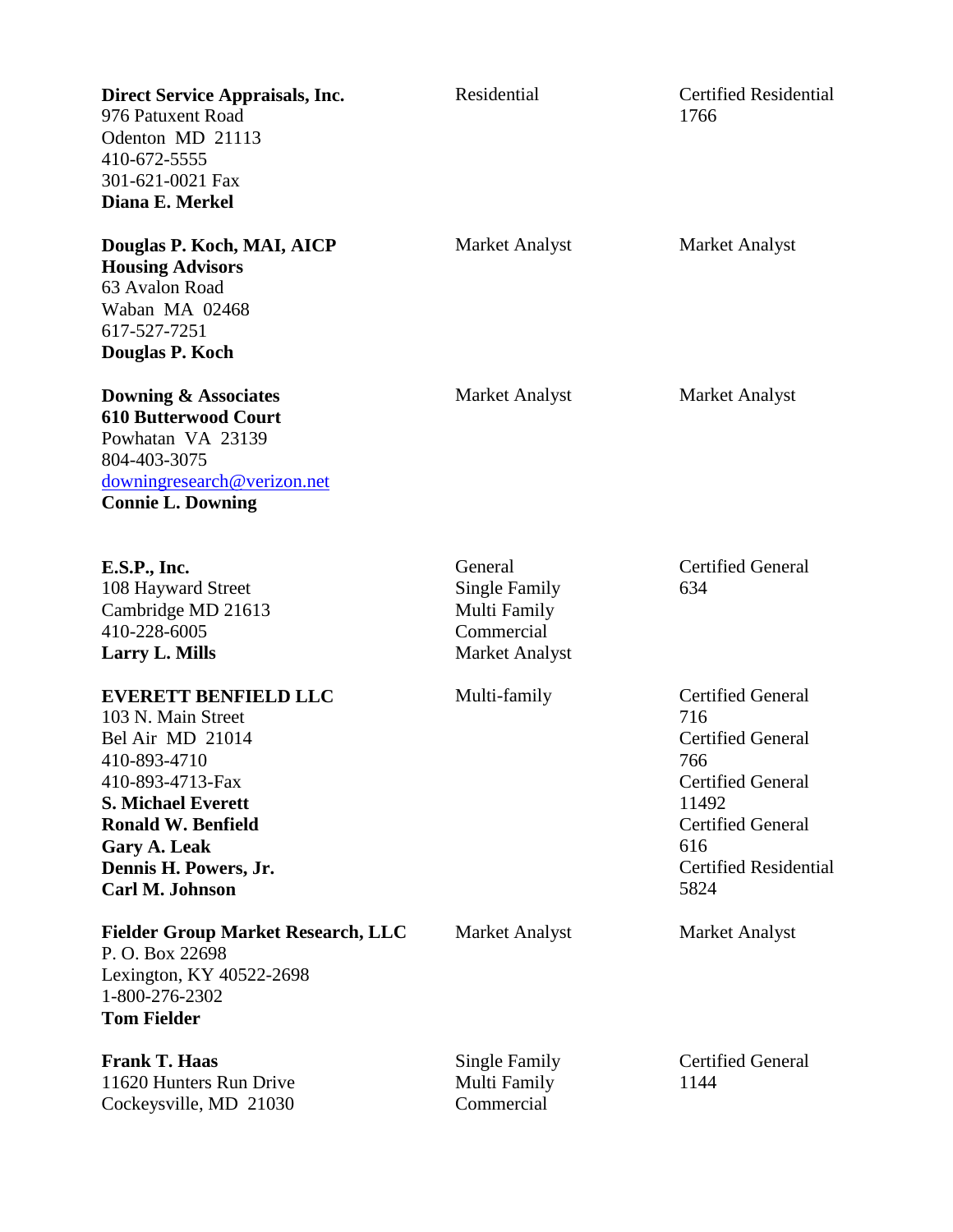| <b>Gill Group</b><br>P.O. Box 784<br>512 N. One Mile Road<br>Dexter, MO<br>573-624-6614<br><b>Samuel L. Gill</b><br><b>Samuel Todd Gill</b><br><b>Janice F. Gill</b><br><b>W. Keith Duncan</b><br><b>Bradley M. Uelsmann</b><br><b>Amy Earnheart</b> | <b>Multifamily Appraisers</b><br><b>Market Analysts</b> | <b>Multifamily Appraisers</b><br><b>Market Analysts</b> |
|------------------------------------------------------------------------------------------------------------------------------------------------------------------------------------------------------------------------------------------------------|---------------------------------------------------------|---------------------------------------------------------|
| Glenn B. Staples & Associates, Inc.<br>908 – A Commerce Road<br>Annapolis MD 21401<br><b>Glenn B. Staples</b><br>410-224-5524 / 301-970-2300<br>410-224-5553-FAX                                                                                     | <b>MD Certified Residential</b><br>Appraiser            | <b>Certified Residential</b><br>6020                    |
| Glover & Associates, Inc.<br><b>Realtors - Appraisers</b><br>9560 Pennsylvania Avenue, Suite 104<br>Upper Marlboro, MD 20772<br>301-599-9595<br>301-868-3370-FAX<br><b>Janet Glover</b>                                                              |                                                         | <b>Certified Residential</b><br>1156                    |
| <b>Green Door Advisors, LLC</b><br>231 Van Buren Street, NW, Suite 3<br>Washington DC 20012<br>202-234-0726<br><b>Marisa Gaither</b><br><b>Tunua Thrash</b><br><b>Lindsay Duerr</b>                                                                  | <b>Market Analysts</b>                                  | <b>Market Analysts</b>                                  |
| H. Williamson & Associates<br>3 Greenwood Place, Suite 200<br>Baltimore MD 21208<br>410-468-9750<br>410-486-9752 Fax<br>Hezekiah Williamson, Jr.                                                                                                     | <b>Single Family</b><br><b>Market Analyst</b>           | <b>Certified Residential</b><br>2892                    |
| <b>Haas and Associates</b><br><b>Real Property Appraisals, Inc.</b><br>380 Main Street<br>Laurel MD 20707<br>301-498-5680<br>301-498-5783 Fax<br>David V. Haas                                                                                       | Single Family<br>Multi Family<br>Commercial             | <b>Certified General</b><br>694                         |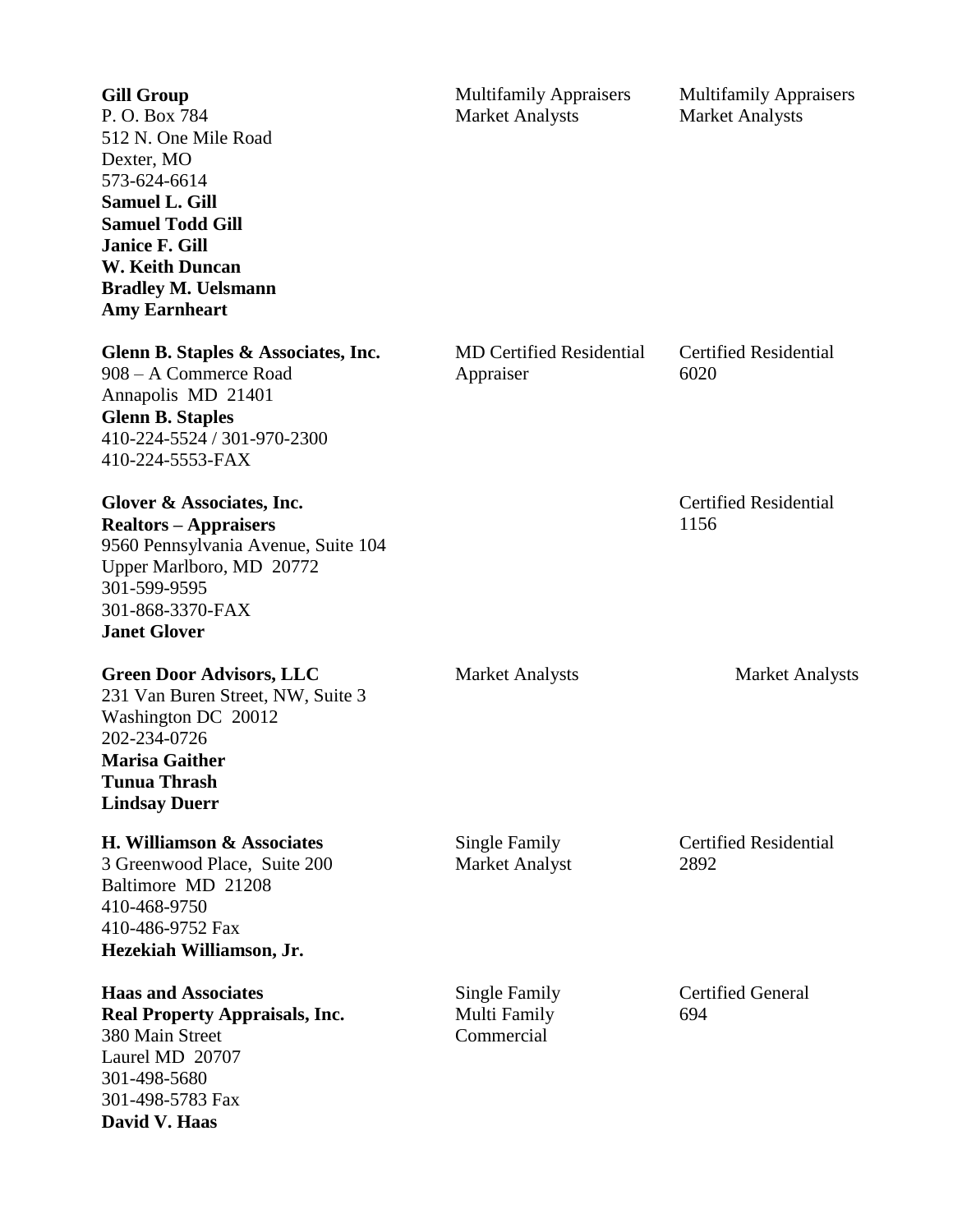| <b>Hill &amp; Vale Realty</b><br>157 Revine Street<br>P.O. Box 358<br>Grantsville MD 21536<br>301-895-3497<br><b>Kenneth Raymond Durst</b>                                                                                                                                                                                                                                                                                                                                | <b>Certified Residential</b>                                   | <b>Certified Residential</b><br>3650                                                             |
|---------------------------------------------------------------------------------------------------------------------------------------------------------------------------------------------------------------------------------------------------------------------------------------------------------------------------------------------------------------------------------------------------------------------------------------------------------------------------|----------------------------------------------------------------|--------------------------------------------------------------------------------------------------|
| <b>Hlubb &amp; Goldstein Valuation Group LLC</b> Multifamily Appraisers<br><b>Ryan M. Hlubb</b><br><b>Michael B. Goldstein</b><br>Paul F. Hlubb<br><b>Maryland Office:</b><br>3701 Court House Drive<br>Ellicott City MD 21043<br>410-465-9970<br>Pennsylvania Office<br>1 W Market Street, Suite 205<br>York, PA 17401<br>717-848-2290<br><b>Washington, DC/Northern Virginia</b><br>Office:<br>3 Bethesda Metro Center, Suite 700<br>Bethesda, MD 20814<br>240-396-5775 |                                                                | <b>Certified General</b><br>11723<br><b>Certified General</b><br>12945<br>Certified General 2284 |
| <b>Hometowne Appraisals</b><br>P.O. Box 157<br>Sharpsburg, MD 21782<br><b>Louise C. Hilton</b>                                                                                                                                                                                                                                                                                                                                                                            | Single Family                                                  | <b>Certified Residential</b><br>12529                                                            |
| <b>Howard &amp; Associates</b><br>5260 Macomb Street, N. W.<br>Washington DC 20016<br>202-362-2843<br>202-362-1135 Fax<br><b>Evelyn Howard</b>                                                                                                                                                                                                                                                                                                                            | <b>Market Analyst</b>                                          | <b>Market Analyst</b>                                                                            |
| <b>Joseph Howell</b><br>2923 Macomb Street NW<br>Washington DC 20008<br><b>Joseph T. Howell</b><br>202-248-2175 / 202-249-8463                                                                                                                                                                                                                                                                                                                                            | <b>Market Analysts</b>                                         | <b>Market Analysts</b>                                                                           |
| <b>HTG Consultants, LLC</b><br>2 Penn's Way, Suite 300<br>New Castle, DE 19720<br>302-322-4100<br><b>Todd Harrison, David Passero</b>                                                                                                                                                                                                                                                                                                                                     | <b>Multi-family Appraisers</b><br><b>Market Study Analysts</b> | Multi-family<br>Appraisers<br><b>Market Study Analysts</b>                                       |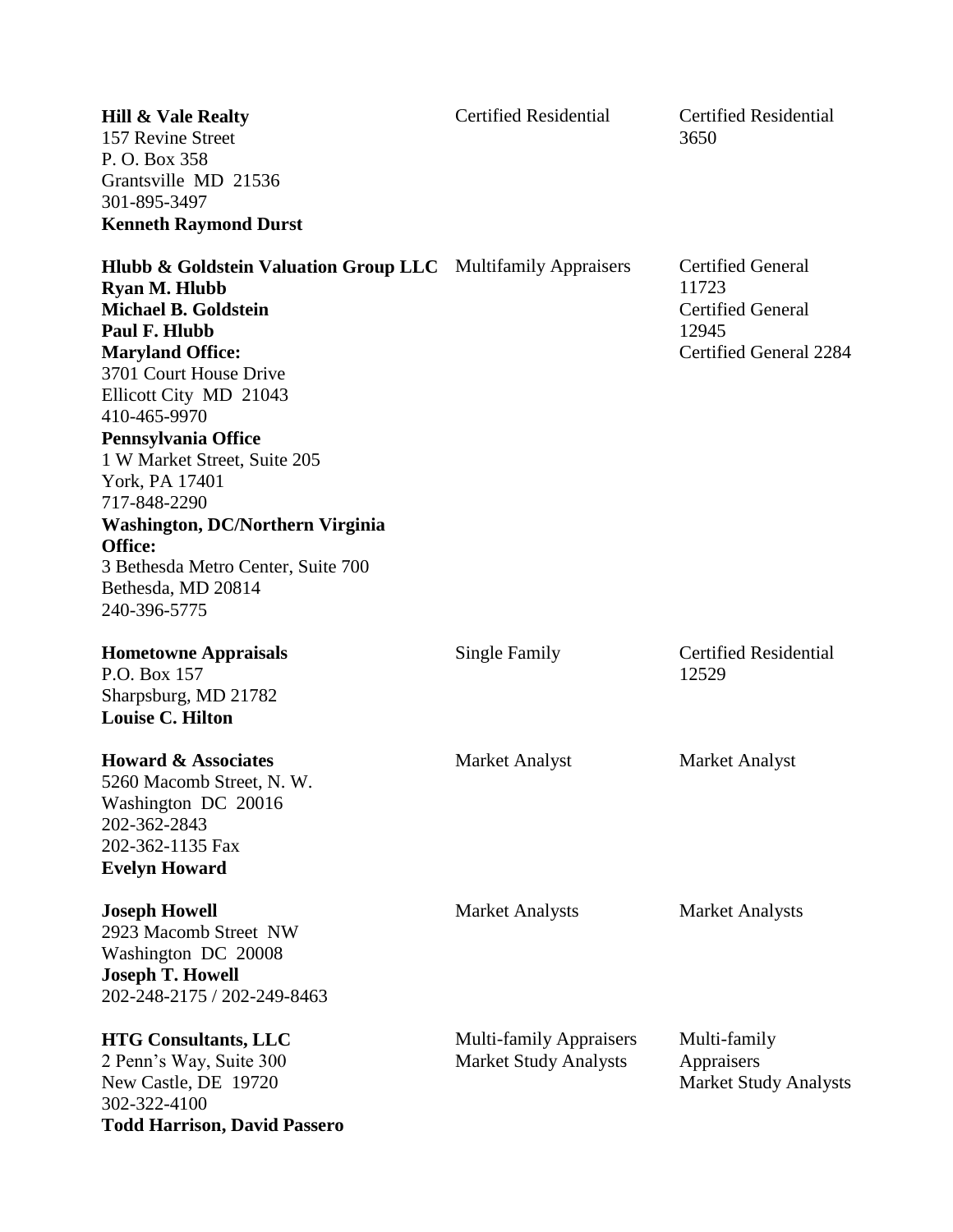| <b>Hutzell Appraisal/Consultant Service</b><br>18 West Church Street<br>Frederick MD 21701<br>301-662-6111<br>1-800-449-2019<br>Fax 301-662-6658<br>Joyce A. Sheets, Robert T. Sheets, Jr.<br><b>Barbara May Scarff</b><br><b>Cynthia Sue Wills - Appraiser Trainee</b> | Appraisers                                                           | <b>Certified General</b><br>11954<br>28813<br>2102<br>Wills - Trainee<br>30301                                                                            |
|-------------------------------------------------------------------------------------------------------------------------------------------------------------------------------------------------------------------------------------------------------------------------|----------------------------------------------------------------------|-----------------------------------------------------------------------------------------------------------------------------------------------------------|
| <b>Integra Realty Resources</b><br>The Padonia Centre, Suite 102<br>30 East Padonia Road<br>Baltimore MD 21093-2345<br>410-561-9320<br>410-561-9322-Fax<br>Patrick C. Kerr<br><b>H. Page Kimball</b><br><b>Christopher C. Larcher</b><br><b>Jennifer L. McCoun</b>      | Appraisals & Market<br><b>Studies</b>                                | Kerr-Certified General<br>License $#1100$<br>Kimball-Certified<br>General 1092<br>Larcher-Certified<br>General 21402<br>McCoun-Certified<br>General 11740 |
| <b>J. David McDonough</b><br>3002 Darby Street<br>Baltimore, MD 21211                                                                                                                                                                                                   | General/Commercial<br><b>Market Analyst</b>                          | <b>Certified General</b><br>3758                                                                                                                          |
| James B. Hooper, P.A.<br>t/a Hooper & Associates<br>PO Box 125<br>Waldorf MD 20604<br>301-870-5841<br>301-932-9039 Fax<br><b>James B. Hooper</b>                                                                                                                        | Single Family<br>Multi Family<br>Commercial<br><b>Market Analyst</b> | <b>Certified General</b><br>1128                                                                                                                          |
| Jean Moreau & Associates, Inc.<br>$4354^{\text{th}}$ Street<br>Annapolis MD 21403<br><b>Jean Moreau</b><br>410-268-9100<br>410-268-0885-FAX                                                                                                                             | <b>Market Analyst</b>                                                | <b>Market Analyst</b>                                                                                                                                     |
| <b>John Wall &amp; Associates</b><br>P.O. Box 1294<br>Cary NC 27512<br>919-233-0670<br>919-233-9477-Fax<br><b>T. Ronald Brown</b>                                                                                                                                       | <b>Market Analyst</b>                                                | <b>Market Analyst</b>                                                                                                                                     |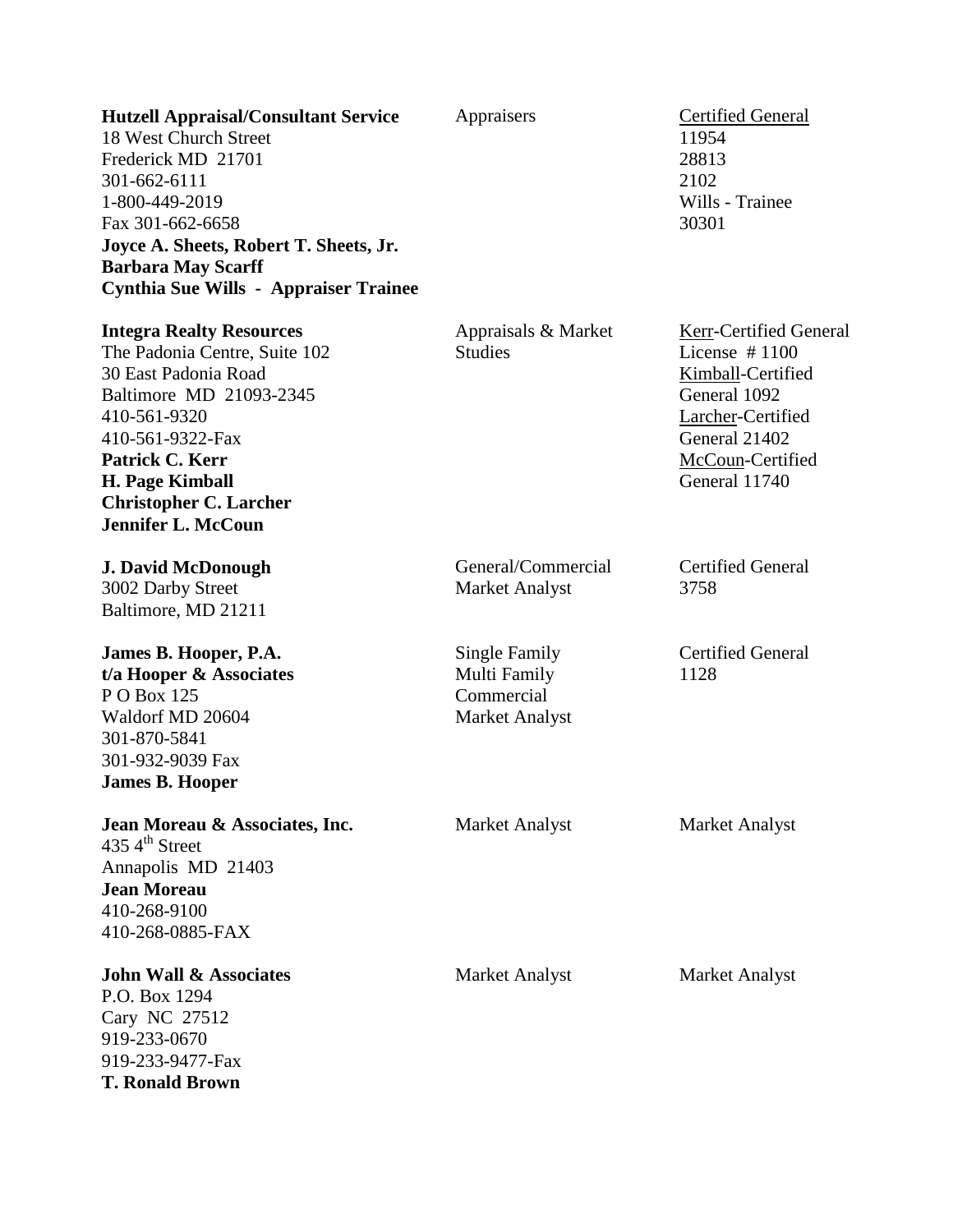| <b>John Wall &amp; Associates</b><br>(Anderson, South Carolina Office)<br>Post Office Box 1169<br>Anderson, South Carolina 29622<br>Phone: 864-261-3147<br>Fax: 864-226-5728<br>Email: jwa_ofc@bellsouth.net                                                        | <b>Market Analyst</b>                                          | <b>Market Analyst</b>                                                 |
|---------------------------------------------------------------------------------------------------------------------------------------------------------------------------------------------------------------------------------------------------------------------|----------------------------------------------------------------|-----------------------------------------------------------------------|
| Joseph J. Blake & Associates, Inc.<br>Real Estate Appraisers & Consultants<br>Canal Square, Suite 530<br>$1054$ 31 <sup>st</sup> Street, N.W.<br>Washington DC 20007-4403<br><b>Thomas J. Shields</b><br><b>John Lansbury</b><br>202-342-5577<br>202-342-0605 - Fax | Appraisers & Consultants                                       | <b>Certified General</b><br>4892<br><b>Certified General</b><br>10752 |
| <b>Kasper Appraisals</b><br>5407 Crow's Nest Court<br>Eldersburg MD 21784<br>410-781-4252<br>410-781-7456<br><b>Thomas M. Kasper</b>                                                                                                                                | <b>Certified Residential</b>                                   | <b>Certified Residential</b><br>1110                                  |
| Kern Realty & Appraising, Inc.<br>606 Baltimore Avenue<br>Suite 103<br>Towson MD 21204<br>410-296-2340<br>410-821-6472 Fax<br><b>Ernest J. Kern</b>                                                                                                                 | General<br>Multi Family<br>Commercial<br><b>Market Analyst</b> | General<br>162                                                        |
| <b>Keystone Consulting Group of the</b><br>Carolinas, LLC<br>4426 Louisburg Road<br>Raleigh NC 27616<br>919-981-5870<br>919-981-5874-FAX<br><b>Jonathan David Chapman</b>                                                                                           | <b>Certified General</b><br>Appraiser                          | <b>Certified General</b><br>20651                                     |
| <b>Kivov Consulting</b><br>1515 O Street, NW #101<br>Washington, DC 20005<br><b>Michael Kivov</b><br>202-321-4780<br>mkivov@starpower.net                                                                                                                           | Market Analyst                                                 | <b>Market Analyst</b>                                                 |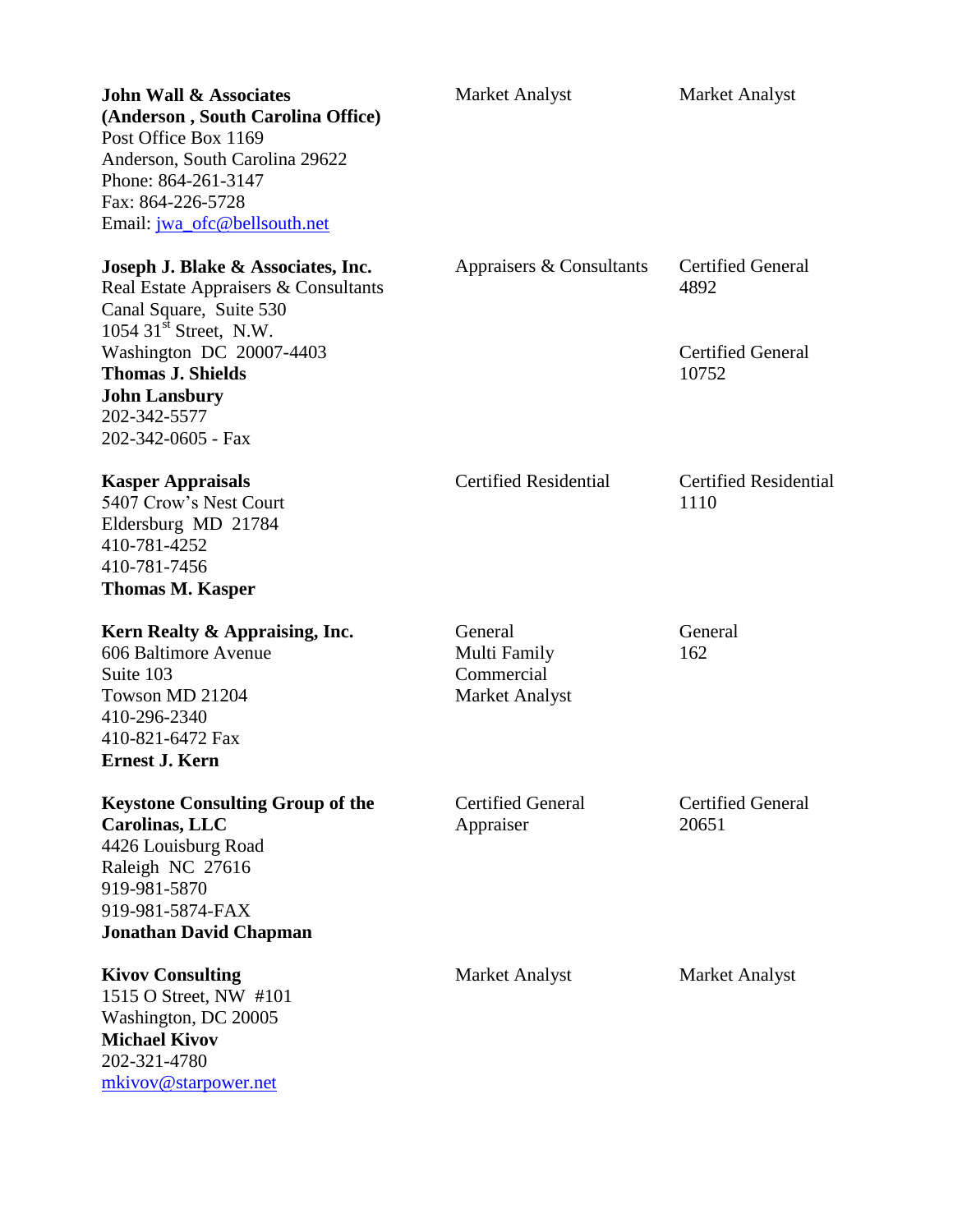| Koontz & Salinger<br>P. O. Box 37523<br>Raleigh NC 27627<br>919-362-9085<br><b>Jerry M. Koontz</b>                                                                                                                                                      | <b>Market Analyst</b>                                                    | Market Analyst                                                                                                                   |
|---------------------------------------------------------------------------------------------------------------------------------------------------------------------------------------------------------------------------------------------------------|--------------------------------------------------------------------------|----------------------------------------------------------------------------------------------------------------------------------|
| <b>KPMG</b><br><b>James H. Cassidy III</b>                                                                                                                                                                                                              | Market Analyst                                                           | Market Analyst                                                                                                                   |
| <b>Laurin Associates</b><br>8084 Old Auburn Road, Suite E<br>Citrus Heights, CA 95610<br>916-725-1181<br><b>Barry Polster</b><br><b>Gregory Poseley</b><br>W. Tom Rogers<br><b>Suzanne Gottier</b><br><b>Jeffrey Parker</b><br><b>Stefanie Williams</b> | <b>Market Analysts</b>                                                   | <b>Market Analysts</b>                                                                                                           |
| <b>William Lefort</b><br>29122 Tanager Way<br>Eden, MD 21822                                                                                                                                                                                            | General<br>Multi Family<br>Commercial<br><b>Market Analyst</b>           | <b>Certified General</b><br>20099                                                                                                |
| <b>Lewis Company</b><br>202 Legion Avenue Unit 5<br>Annapolis MD 21401<br>301-261-2256<br><b>Samuel T. Lewis</b>                                                                                                                                        | General<br>Single Family<br>Multi Family<br>Commercial<br>Market Analyst | <b>Certified General</b><br>59                                                                                                   |
| Liberman & Company, Inc.<br><b>Real Estate Appraisers</b><br>P.O. Box 4143<br>Timonium MD 21094<br>410-561-0572<br><b>Michael Lieberman</b>                                                                                                             | Single Family Residential                                                | Single Family<br>1884                                                                                                            |
| Lipman, Frizzell & Mitchell<br>6240 Old Dobbin Lane, Suite 140<br>Columbia MD 21045<br>410-423-2300                                                                                                                                                     | General<br>Multi Family                                                  | <b>Certified General</b>                                                                                                         |
| <b>M. Ronald Lipman</b><br><b>George Frizzel</b><br><b>Ryland Mitchell</b><br><b>David Brooks</b><br><b>Sheldon Stern</b><br><b>Calvin Thomas, Jr</b><br><b>Joseph Cronyn</b>                                                                           | <b>Market Analyst</b>                                                    | $1072$ (Lipman)<br>2822 (Frizzell)<br>10120 (Mitchell)<br>136 (Brooks)<br>1976 (Stern)<br>1594 (Thomas)<br><b>Market Analyst</b> |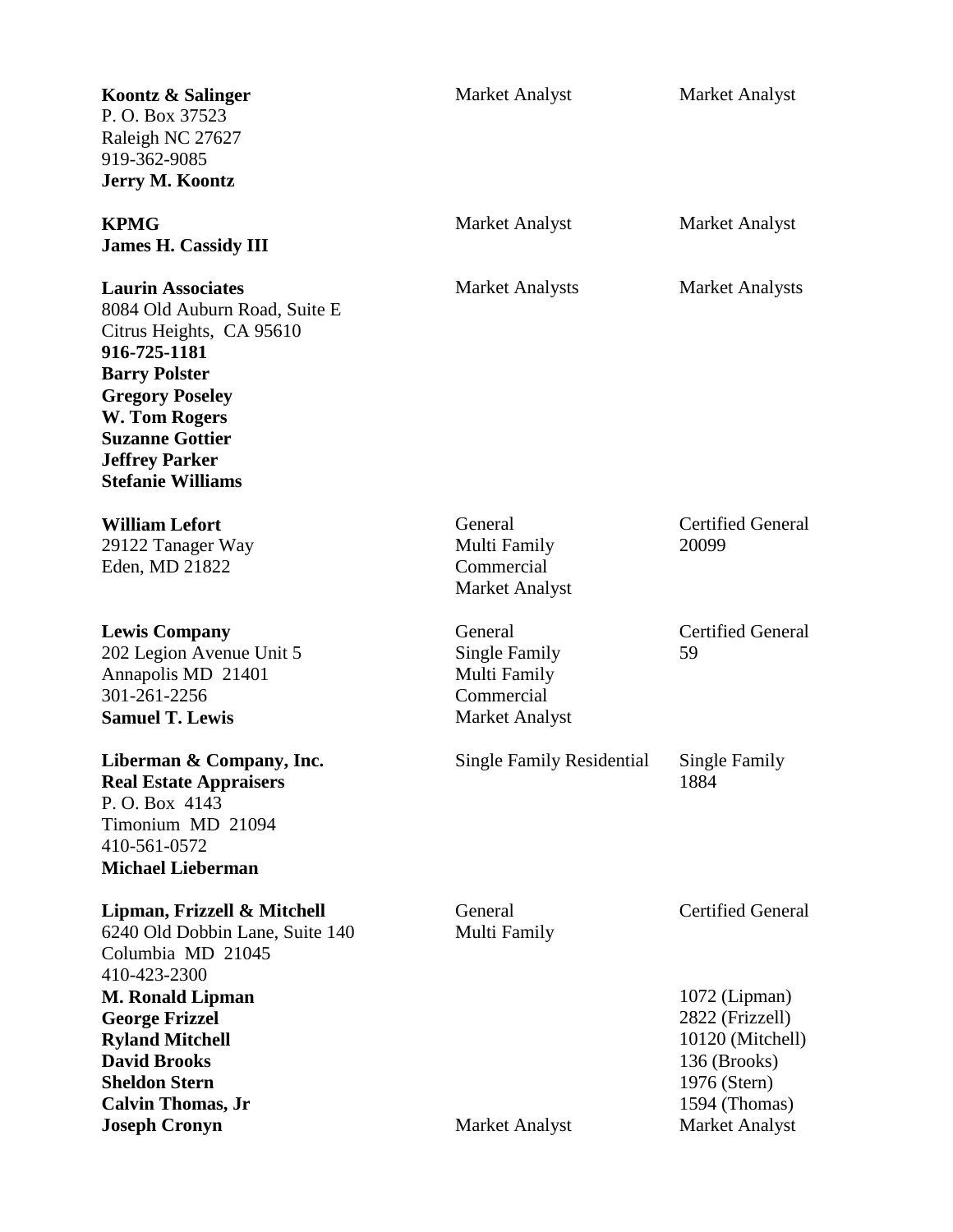| <b>Ludwig Corporation</b><br>925 Fayette Street<br>Conshohocken PA 19428<br>610-828-9000<br>610-828-9440-Fax<br>Barry Ludwig<br>Gail Lubeck                                                                                                                                                                                                                                                                                   | Multi-Family<br><b>Market Analysts</b> | <b>Certified General</b><br>12636    |
|-------------------------------------------------------------------------------------------------------------------------------------------------------------------------------------------------------------------------------------------------------------------------------------------------------------------------------------------------------------------------------------------------------------------------------|----------------------------------------|--------------------------------------|
| <b>Marden Appraisal Services</b><br>8010 Park Overlook Drive<br>Bethesda, MD 20817<br><b>Mark Marden</b><br>240-418-9112                                                                                                                                                                                                                                                                                                      | Single Family                          | <b>Certified Residential</b><br>3884 |
| <b>Market Advantage REVAC</b><br><b>Bud Clarke, MAI, Principal</b><br>101 Arch St., $13^{\text{th}}$ Fl<br>Boston, MA 02110<br>Phone 617-488-3471<br>Fax 617-346-7792<br>Email bud.clarke@bfim.com<br><b>Justin Cordonnier</b><br><b>Senior Market Analyst</b><br>Market Advantage REVAC<br>101 Arch St., $13^{\text{th}}$ Fl<br>Boston, MA 02110<br>Phone (617) 488-3378<br>Fax (617) 790-4426<br>justin.cordonnier@bfim.com | <b>Market Analysts</b>                 | <b>Market Analysts</b>               |
| <b>Market Analyst Professionals</b><br>3436 Ellenboro Drive<br>Troy, Michigan 48083<br>248-515-0496-Phone<br>248-281-0389-Fax<br>cavance@mindspring.com<br><b>Chris Vance</b>                                                                                                                                                                                                                                                 | <b>Market Analyst</b>                  | <b>Market Analyst</b>                |
| <b>Market Economics Inc.</b><br>1126 Bay Ridge Road<br>Annapolis, MD 21403<br>410-626-1413<br>drcater@Market-Economics.com<br>Dr. Joseph E. Cater, III                                                                                                                                                                                                                                                                        | Market Analyst                         | <b>Market Analyst</b>                |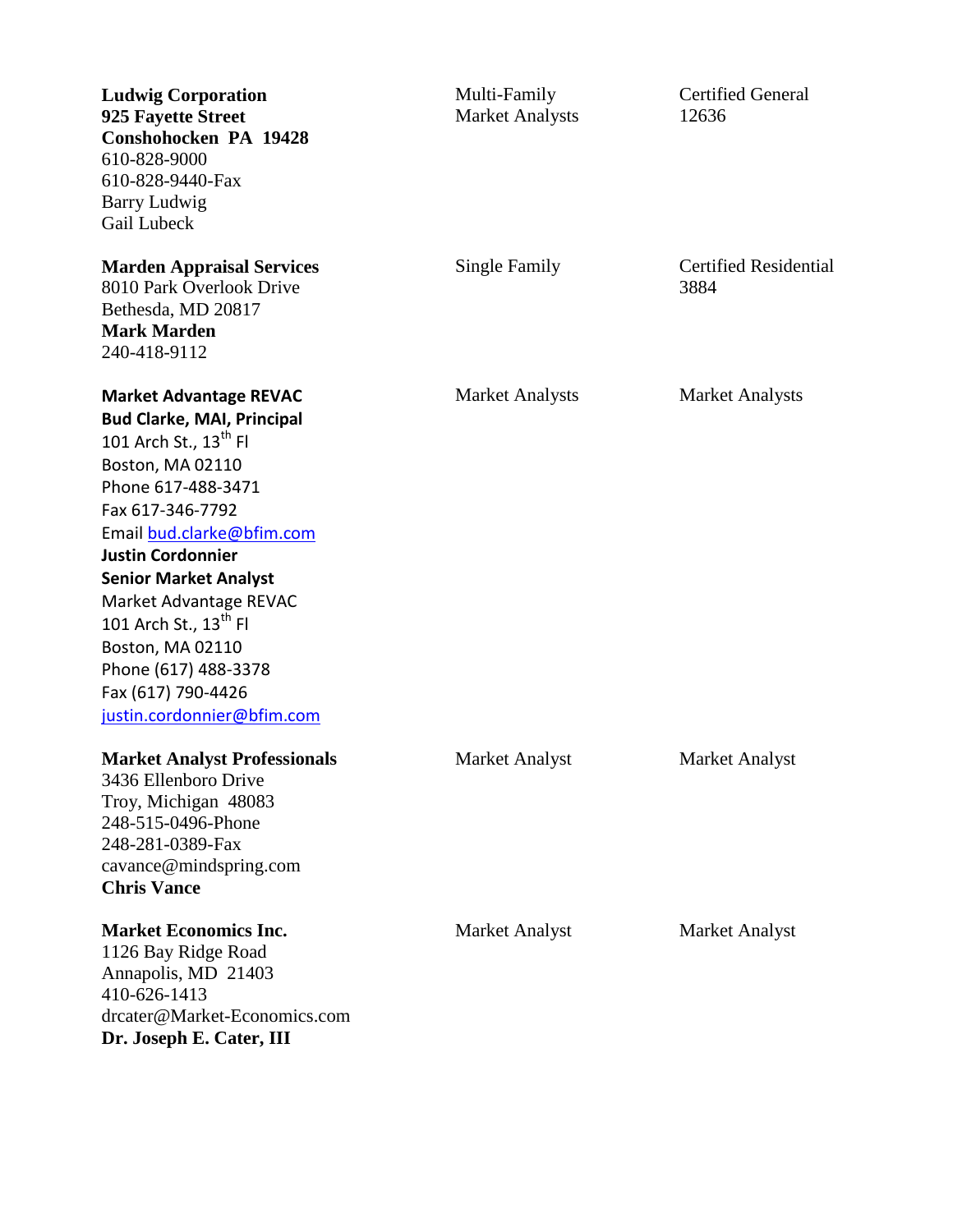| <b>Market Objective, Inc.</b><br>5480 Wisconsin Ave., Suite 1114<br>Chevy Chase MD 20815-3530<br>301-913-0113<br>$607 - 232 - 4000 - Cell$<br>301-913-0114 - Fax<br><b>Usman Mustafa</b>                                                                                                                                 | <b>Market Analyst</b>                                          | <b>Market Analyst</b>                |
|--------------------------------------------------------------------------------------------------------------------------------------------------------------------------------------------------------------------------------------------------------------------------------------------------------------------------|----------------------------------------------------------------|--------------------------------------|
| <b>Market Quest</b><br>11260 Old Roswell Road, Suite B<br>Alpharetta, Georgia 30004<br>770-475-2750<br>770-664-0009 Fax<br><b>Tad Scepaniak</b>                                                                                                                                                                          | Single-Family<br>Multi-Family<br><b>Market Analyst</b>         | <b>Market Study Company</b>          |
| <b>Martin Appraisal Service</b><br>6263 Derby Drive<br>Frederick MD 21703<br>301-695-3453<br>301-695-1560-Fax<br><b>Thomas A. Martin</b>                                                                                                                                                                                 | <b>Certified Residential</b>                                   | <b>Certified Residential</b><br>5242 |
| <b>Mason Appraisals, Inc.</b><br>209B Milford Street<br>Salisbury MD 21804<br>$410 - 546 - 8173 -$ <b>Karen Mason</b>                                                                                                                                                                                                    | General<br>Multi Family<br>Commercial<br><b>Market Analyst</b> | <b>Certified General</b><br>642      |
| <b>McPherson and Associates</b><br><b>365 West Patrick Street</b><br><b>Third Floor</b><br>Frederick MD 21701<br>1-800-759-9092<br>301-696-1117<br>301-694-5665-FAX<br><b>Terrence w. "Bud" McPherson</b><br><b>Brian M. Holly</b><br><b>Stephen P. Barbour</b><br><b>Char Leigh Frith</b><br><b>Tracey L. McPherson</b> | Residential<br><b>Commercial Income</b><br>Property            | <b>Certified General</b><br>638      |
| <b>MD Certified Real Estate</b><br>Appraisals, Inc.<br>6215 Brooklyn Bridge Road<br>Laurel, MD 20707<br>301-497-0404<br><b>Lawrence W. Timian</b>                                                                                                                                                                        | <b>Certified General</b>                                       | <b>Certified General</b><br>576      |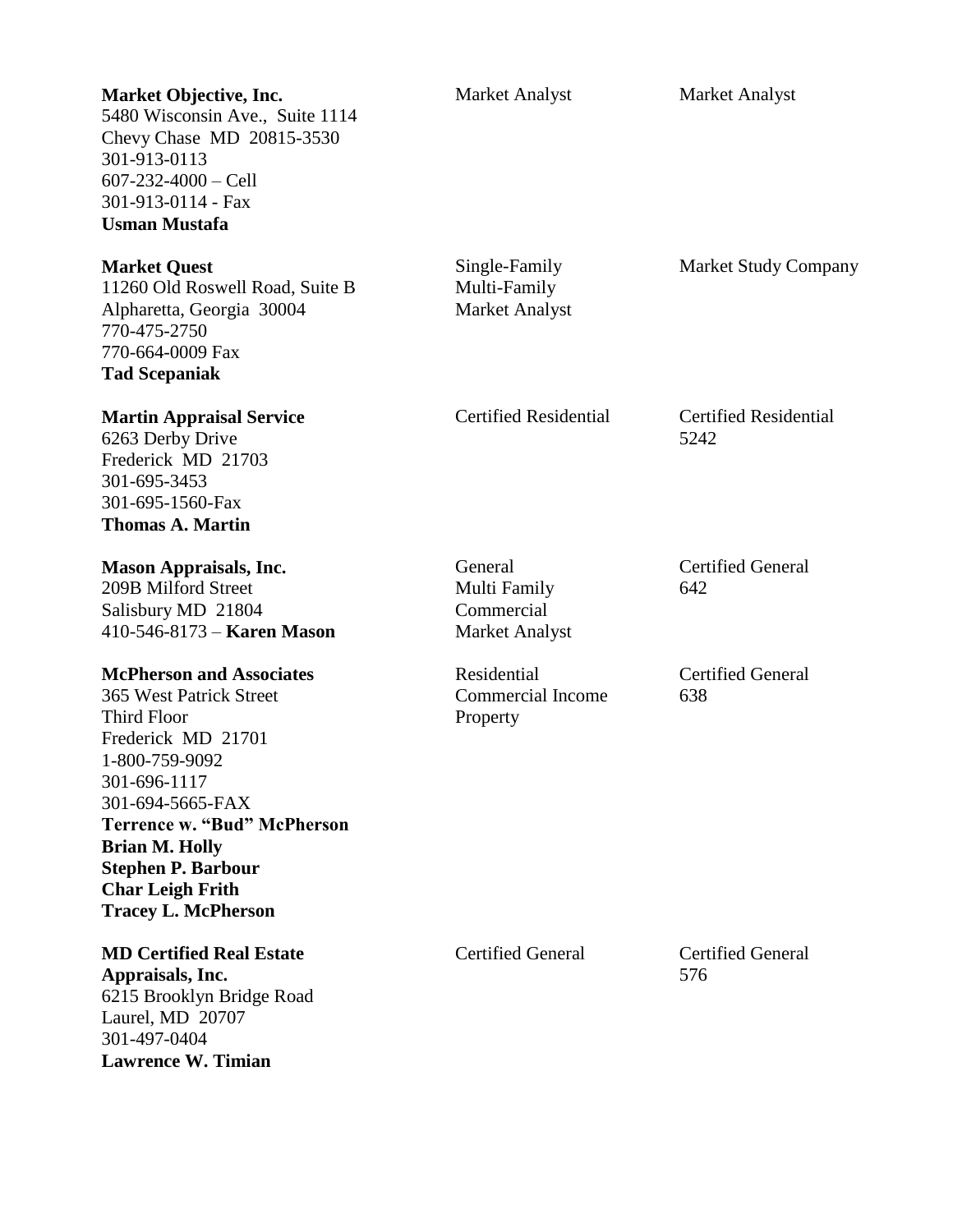| Metzbower, Watts & Hulting,<br>5501 Twin Knolls Road, Unit 112<br>Columbia MD 21045-3253<br>410-992-9632<br>410-992-9077-Fax<br><b>Steven A. Metzbower</b>                                                    | General, Multi-family,<br><b>Commercial and Market</b><br>Analyst<br>Elderly/Senior Housing,<br><b>Tax Credits</b> | <b>Certified General</b><br>636           |
|---------------------------------------------------------------------------------------------------------------------------------------------------------------------------------------------------------------|--------------------------------------------------------------------------------------------------------------------|-------------------------------------------|
| <b>MG Miller Valuations</b><br>5316 Patterson Avenue<br>Richmond, VA 23226<br><b>Michael Miller</b><br>804-288-9583                                                                                           | Multi-family appraiser<br><b>Market Analyst</b>                                                                    | <b>Certified General</b><br>10690         |
| <b>Millennium Real Estate Advisors, Inc.</b><br>3204 Tower Oak Blvd.<br>Rockville, MD 20852<br>240-833-4700<br><b>Stuart Smith</b><br><b>Richard Haase</b><br><b>Janet Goldberg</b>                           | General Appraisers &<br><b>Market Analysts</b>                                                                     | <b>Certified General</b><br>10083 (Haase) |
| <b>Moholt Group, LLC</b><br>24 F Montgomery Village Avenue<br>Gaithersburg, MD 20879<br>Peter A. Moholt, MAI<br>301-840-0414<br>301-840-5642-Fax                                                              | General<br><b>Single Family</b><br>Multi-Family<br>Commercial<br>Market Analyst                                    | <b>Certified General</b><br>1030          |
| <b>National Land Advisory Group LLC</b><br>208 East State Street<br>P.O. Box 09790<br>Columbus OH 43215<br><b>Richard Barnett, President</b><br>614-228-5229<br>614-463-9642-FAX<br>rbarnett@landadvisory.biz | <b>Market Analyst</b>                                                                                              | <b>Market Analyst</b>                     |
| <b>Neal &amp; Associates</b><br>3809 Belle Avenue<br>Baltimore MD 21215-5401<br>410-542-6600<br>410-367-7801 - Fax<br><b>Samuel J. Neal III</b>                                                               | General                                                                                                            | <b>Certified General</b><br>1892          |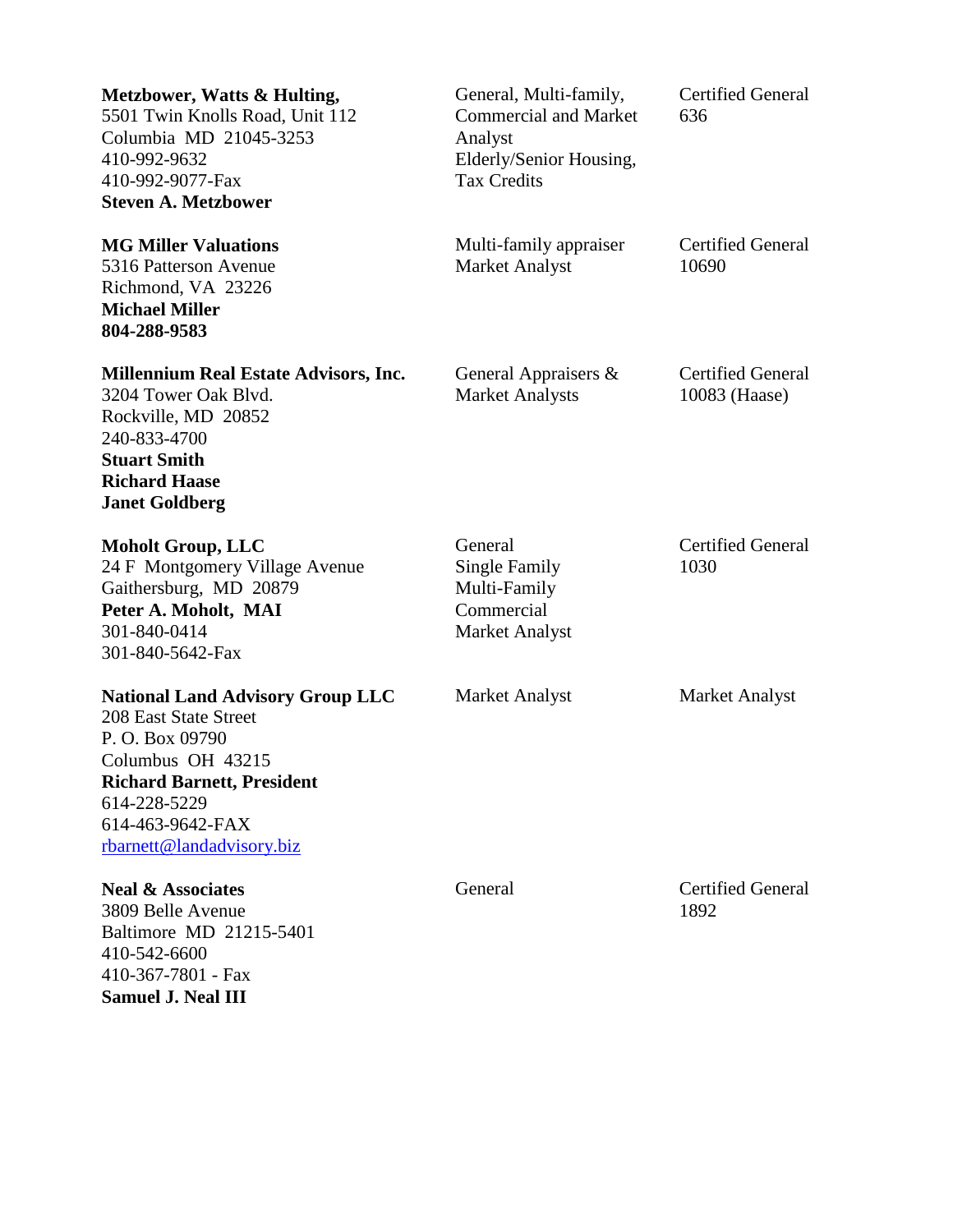| Novogradac & Company<br>4520 East West Highway, Suite 615<br>Bethesda MD 20814<br><b>Brad E. Weinberg</b><br><b>H. Blair Kincer</b>                 | <b>Market Analysts</b><br>Multi-Family                                                 | <b>Certified General</b>             |
|-----------------------------------------------------------------------------------------------------------------------------------------------------|----------------------------------------------------------------------------------------|--------------------------------------|
| 240-235-1701<br>Brad.weinberg@novoco.com<br>Blair.kincer@novoco.com                                                                                 |                                                                                        | 6048 (Weinberg)<br>1326<br>(Kincer)  |
| Page Appraisal Company, Inc.<br>210 East Broadway<br>Bel Air MD 21014<br>410-879-1228<br>410-893-1961-Fax<br>Bernard A. Page, Jr., MAI              | General<br>Single Family<br>Multi-Family<br>Commercial<br>Market Analyst               | <b>Certified General</b><br>626      |
| S. Patz & Associates, Inc.<br>46175 Westlake Drive, Suite 400<br>Potomac Falls, VA 20165<br>703-421-8101<br>703-421-8109-Fax<br><b>Stuart Patz</b>  | <b>Market Analyst</b>                                                                  | Market Analyst                       |
| Paul E. Lee & Associates<br>2504 St. Paul Street<br>Baltimore MD 21218<br>410-889-4410<br>410-889-4434 Fax<br>Paul E. Lee                           | General<br><b>Single Family</b><br>Multi Family<br>Commercial<br><b>Market Analyst</b> | <b>Certified General</b><br>1078     |
| <b>Powers Appraising, LLC</b><br>10 Lombardy Place<br>Towson, MD 21204<br>410-337-2078<br>410-337-2079-FAX<br><b>Patrick K. Powers</b>              | <b>Certified Residential</b>                                                           | <b>Certified Residential</b><br>3342 |
| R. H. Nichols & Associates<br>1818 Pot Spring Road<br>Suite 206<br>Timonium MD 21093<br>410-560-3121<br>410-560-6748 Fax<br>Richard H. Nichols, Jr. | General<br>Single Family<br>Multi Family<br>Commercial<br><b>Market Analyst</b>        | General<br>830                       |
| <b>Ramsey, Williams &amp; Associates</b><br>2030 Aliceanna Street<br>Baltimore MD 21231<br><b>Melissa S. Park</b><br>410-534-6212<br>$\blacksquare$ | Single Family                                                                          | <b>Certified Residential</b><br>238  |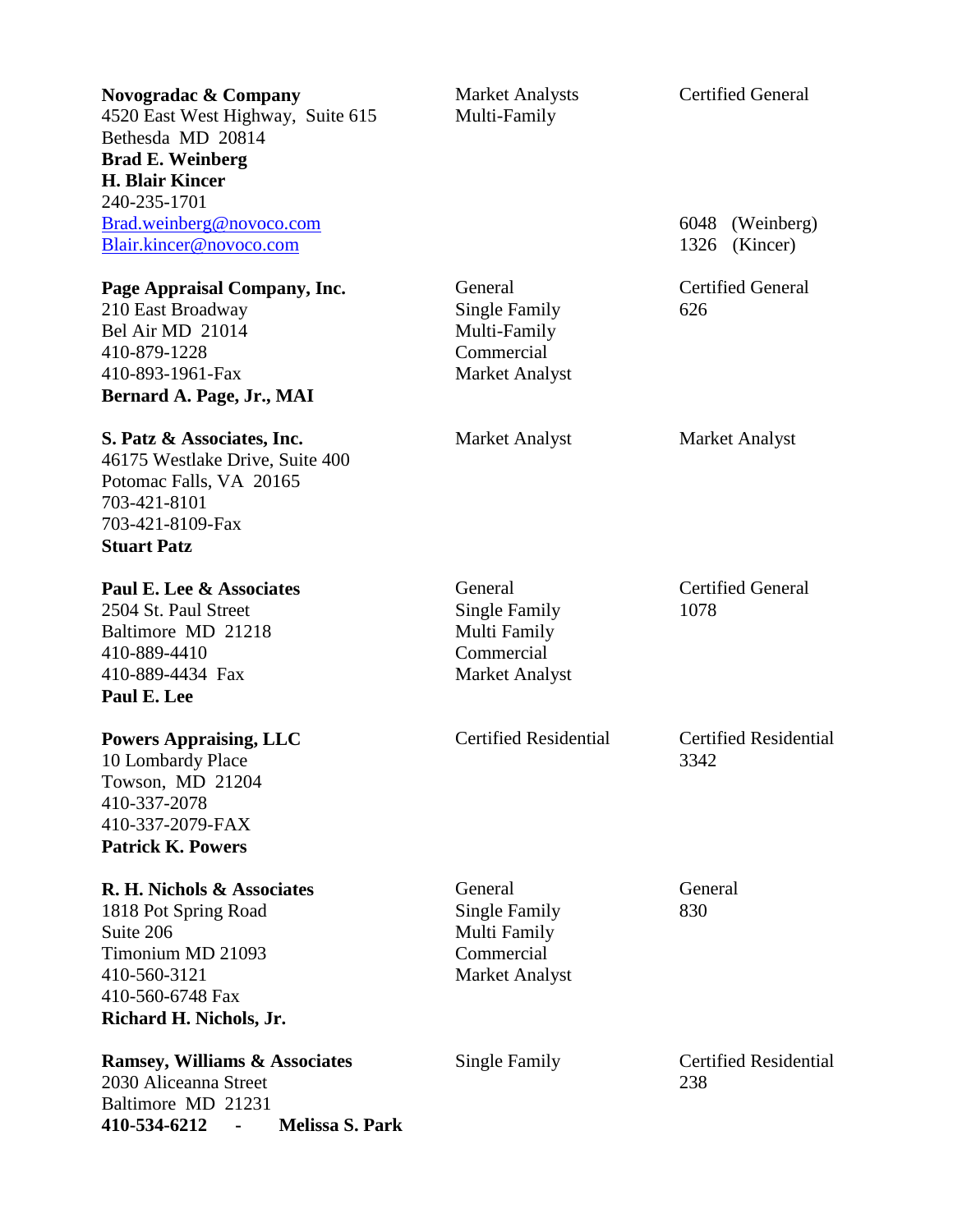| Ratcliffe, Calli, Duffy, Hughes & Co<br>4500 Forbes Boulevard, #205<br>Lanham, MD 20706<br>301-306-9222 x 308<br>301-306-9567 - Fax<br><b>Dennis J. Duffy</b>                                                                                 | General                        | <b>Certified General</b><br>2883     |
|-----------------------------------------------------------------------------------------------------------------------------------------------------------------------------------------------------------------------------------------------|--------------------------------|--------------------------------------|
| <b>Real Estate Appraisals &amp; Consulting</b><br>2700 S. Joyce Street<br>Arlington, VA 22202<br>Kevin O. Curnyn, MAI<br>703-683-9085<br>703-683-5237-FAX                                                                                     | <b>Certified General</b>       | <b>Certified General</b><br>732      |
| <b>Real Estate Science</b><br>45720 Woodland Road<br>Sterling, VA 20166<br>703-444-3377<br><b>Steven Clauson</b>                                                                                                                              | <b>Certified General</b>       | <b>Certified General</b><br>10133    |
| <b>Real Estate Strategies, Inc.</b><br>63 Chestnut Rd., Suite 6<br>Paoli, PA 1930<br>610-240-0820<br><b>Margaret B. Sowell</b><br><b>Elizabeth M. Beckett</b><br><b>Deborah L. Brett</b><br>Stephen L. Kazanjian                              | <b>Market Analysts</b>         | <b>Market Study Group</b>            |
| <b>Real Property Research Group</b><br>10 Corporate Center<br>10400 Little Patuxent Parkway<br>Suite 450<br>Columbia MD 21044<br>410-772-1004<br>410-772-1110 - Fax<br>Robert M. Lefenfeld<br><b>Nancy Lefenfeld</b><br><b>Joanne Andrews</b> | <b>Market Analysts</b>         | <b>Market Study Group</b>            |
| <b>Residential Appraisal Service</b><br>3303 Mulberry Street<br>Edgewater MD 21037<br><b>Stephen J. McAdams</b><br>410-798-8200<br>410-798-8227-Fax<br>steve@residentialappraisalservice.net                                                  | <b>Single Family Appraiser</b> | <b>Certified Residential</b><br>6450 |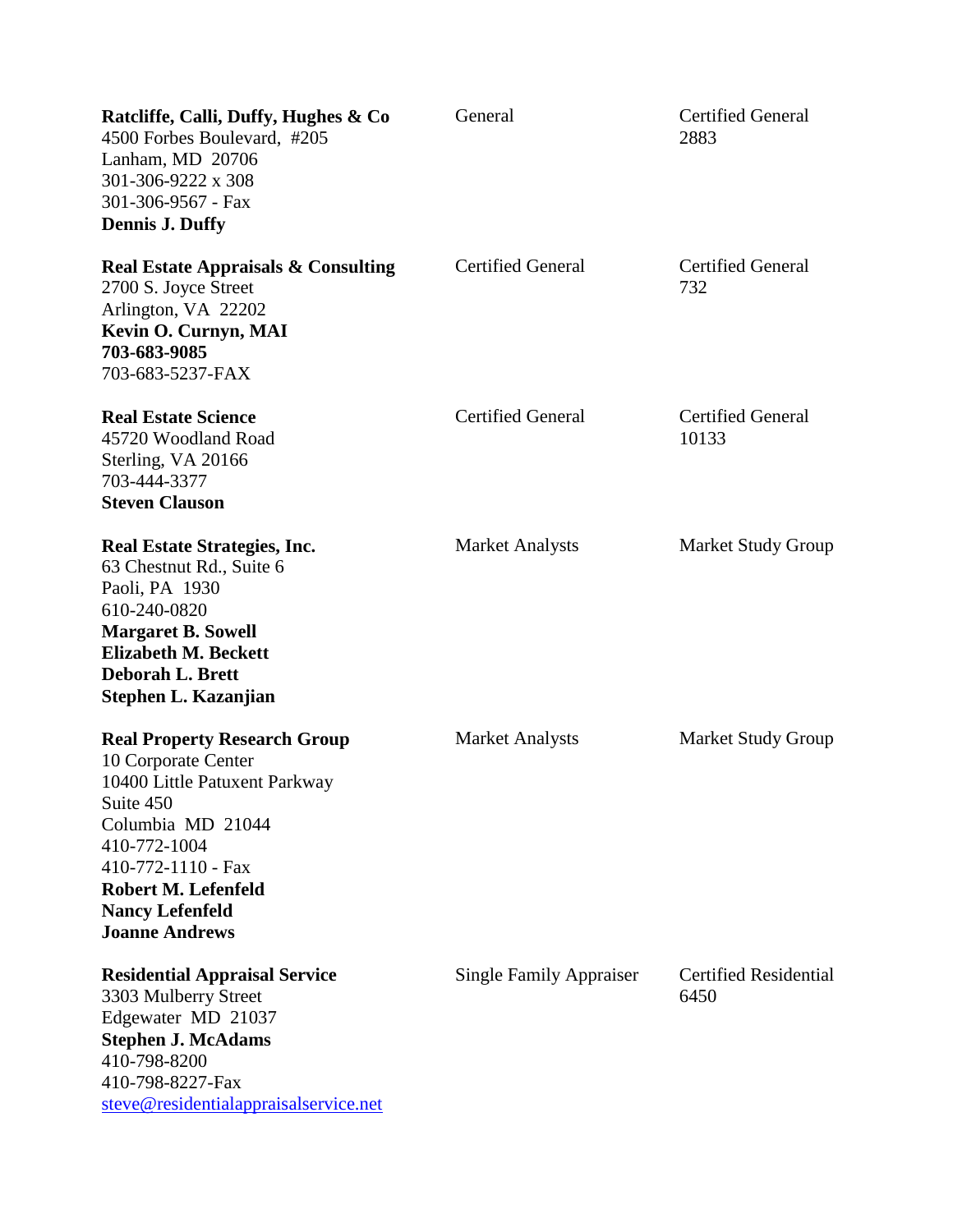| <b>Reznick Fedder &amp; Silverman Realty</b><br>4520 East-West Highway, Ste. 300<br>Bethesda MD 20814<br>301-652-9100 x 6222                                                        | <b>Market Research</b>                              | <b>Market Study Company</b>                                  |
|-------------------------------------------------------------------------------------------------------------------------------------------------------------------------------------|-----------------------------------------------------|--------------------------------------------------------------|
| Robert Charles Lesser & Co.<br>5454 Wisconsin Avenue, Suite 1040<br>Chevy Chase MD 20815<br>301-907-6600<br>301-654-3563-Fax<br><b>Leonard Bogorad</b>                              | Market Analyst                                      | Market Analyst                                               |
| Robert D. Wright, MAI<br><b>Multifamily Valuations</b><br>11 S. Brookside Road<br>Springfield, PA 19064<br>610-543-0303<br>610-543-5978-Fax<br>Robert D. Wright<br>August K. Semple | <b>Certified General</b><br><b>Market Analyst</b>   | <b>Certified General</b><br>10024 (Wright)<br>27972 (Semple) |
| David Johnston                                                                                                                                                                      | <b>Certified General</b>                            | 28777                                                        |
| <b>Robert G. Hinton</b><br>3811 Baker School House Rd.<br>Freeland, MD 21053                                                                                                        | Single Family                                       | <b>Certified Residential</b><br>86                           |
| Ryland L. Mitchell, III<br>1234 Pinecrest Circle<br>Silver Spring, MD 20910                                                                                                         | Multi Family<br>Commercial<br><b>Market Analyst</b> | <b>Certified General</b><br>10120                            |
| <b>SAR Real Estate Valuations</b><br>4211 Manorview Road<br>Glen Arm MD 21057<br>410-592-2268<br>410-592-1119 Fax<br><b>Stephen A. Rothe</b>                                        | Multi Family<br>Commercial<br>Market Analyst        | <b>Certified General</b><br>1568                             |
| Six & Associates, Inc.<br>180 Thomas Johnson Dr. #105<br>Frederick MD 21702<br>A. Wayne Six, SRA                                                                                    | <b>Certified Residential</b>                        | <b>Certified Residential</b><br>588                          |
| Smail & Associates, Inc.<br>4317 Northview Drive<br>Bowie, MD 20716<br>301-464-1002                                                                                                 | General                                             | <b>Certified General</b><br>586                              |

**Arthur Y. Smail, MAI**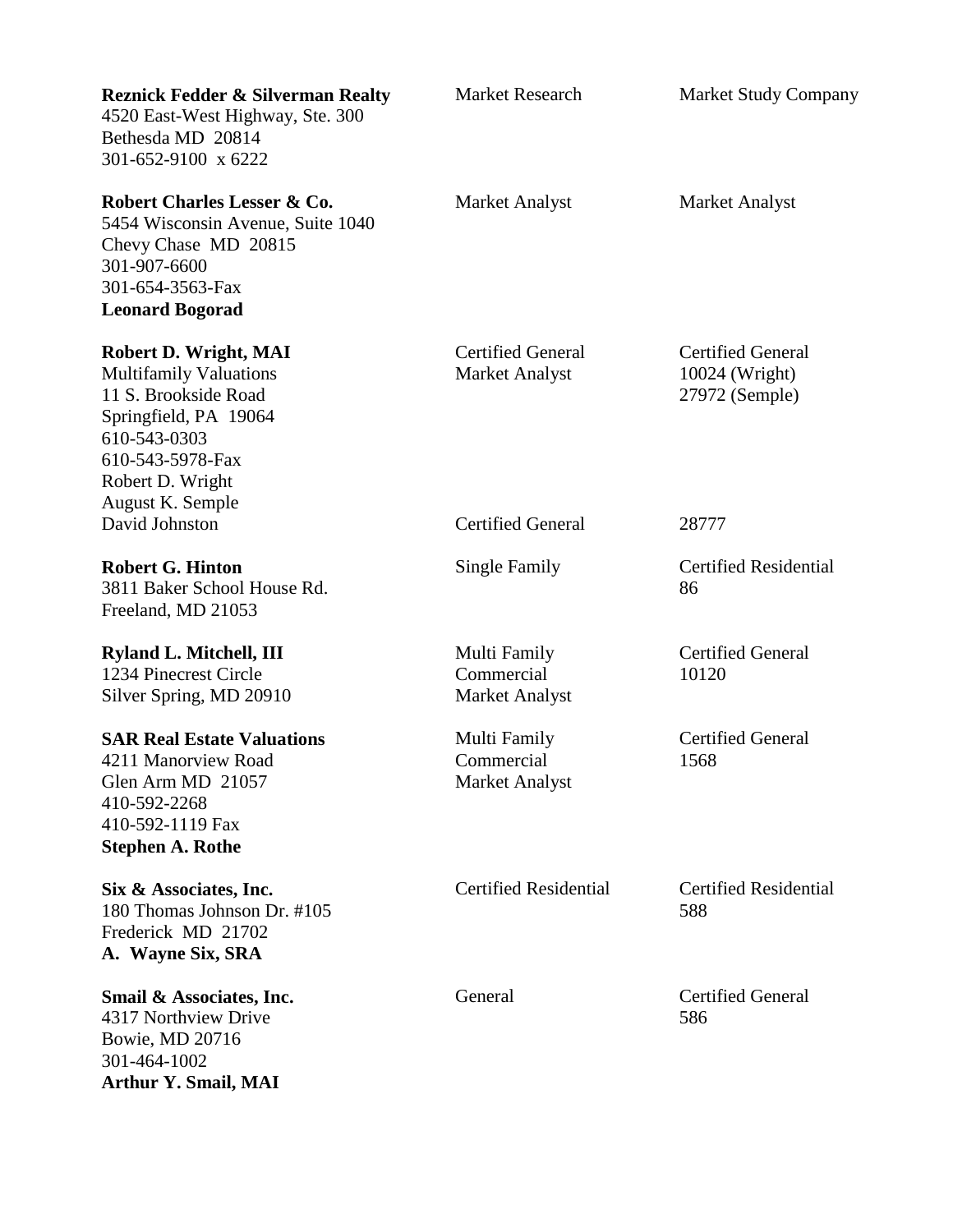| <b>Spencer T. Vaughn &amp; Associates</b><br>1023 Ingleside Avenue<br>Baltimore MD 21228<br>410-719-2312<br>Spencer T. Vaughn                                                                                                       | Single Family                | <b>Certified Residential</b><br>3666 |
|-------------------------------------------------------------------------------------------------------------------------------------------------------------------------------------------------------------------------------------|------------------------------|--------------------------------------|
| <b>Stephen M. Kern</b><br>1301 York Road, Suite 208<br>Lutherville, MD 21093                                                                                                                                                        | Single Family                | <b>Certified Residential</b><br>664  |
| <b>Stiegmann &amp; Associates</b><br>P O Box 415<br>Linthicum MD 21090<br>410-761-3565<br>410-636-4819-Fax<br>Paul K. Stiegmann, Sr.                                                                                                | <b>Certified Residential</b> | <b>Certified Residential</b><br>3784 |
| <b>Taylor Appraisal Service, Inc.</b><br>15 South Beaumont Ave<br>Catonsville, MD 21228<br>410-747-8787<br>410-788-3659-Fax<br><b>Kenneth Russell Taylor</b>                                                                        | <b>Certified Residential</b> | <b>Certified Residential</b><br>1590 |
| <b>The Siegel Group</b><br>9390 Research Boulevard<br>Suite 420<br><b>Austin, TX 78759</b><br>512-231-1077<br>512-231-1078-FAX                                                                                                      | <b>Market Analyst</b>        | <b>Market Analyst</b>                |
| <b>The Signal Group</b><br>One City Center<br>Portland, Maine 04101<br>207-780-0201<br>207-780-8060-FAX<br><b>Channa A. Eberhart</b>                                                                                                | Market Analyst               | Market Analyst                       |
| <b>The Waverly Group</b><br>5015 Silverton Court<br>Las Cruces, NM 88011-8309<br><b>Donald Robinson</b><br>waverlygroup@qwest.net<br>505-532-3400<br><b>Judy Maynard</b><br>jwmaynard@qwest.net<br>505-532-9796<br>804-320-7315-Fax | <b>Market Analysts</b>       | Market Analyst                       |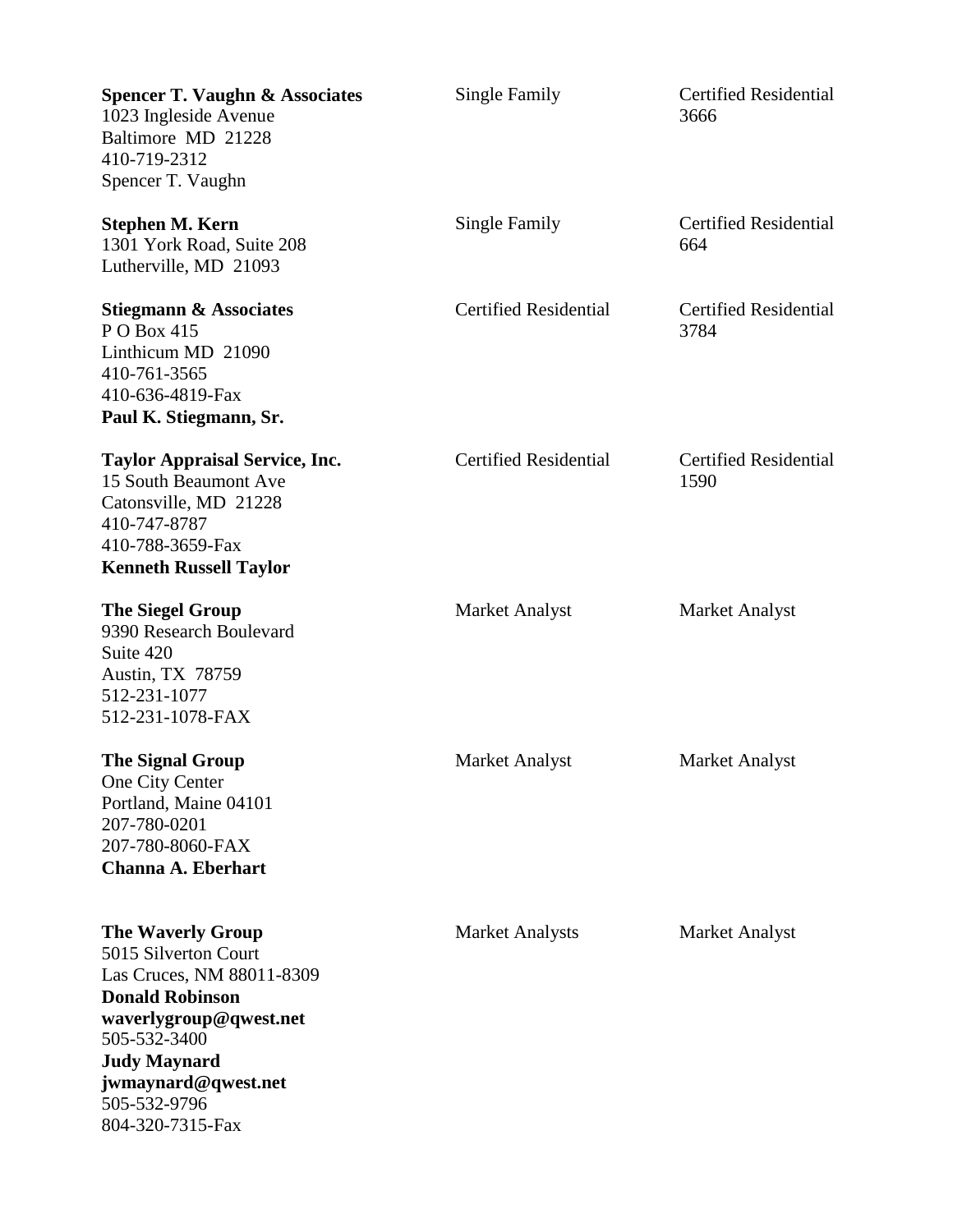| Third Age, Inc<br>722 Springdale Drive, Suite 300<br>Whiteland Business Park,<br>Exton, PA 19341<br>610-594-8100                                                  | <b>Market Analyst</b>                                                                  | <b>Market Analyst</b>            |
|-------------------------------------------------------------------------------------------------------------------------------------------------------------------|----------------------------------------------------------------------------------------|----------------------------------|
| <b>Thorne Consultants, Inc.</b><br>10605 Concord Street<br>Suite 420<br>Kensington, MD 20895<br>301-231-4700<br>301-231-4704-Fax<br><b>Oakleigh Judson Thorne</b> | <b>Certified General</b>                                                               | <b>Certified General</b><br>1956 |
| Thurlow, Cindy<br>Phoenix, MD 21131<br>410-415-5891<br>410-627-0073-Cell                                                                                          | Single Family                                                                          | Licensed Appraiser<br>11096      |
| <b>The Trice Group</b><br>1003 Mt. Hermon Rd., Suite 203<br>Salisbury, MD 21804<br>410-543-1030<br>401-543-0664 Fax<br><b>Leland B. Trice, SRA</b>                | General<br><b>Single Family</b><br>Multi Family<br>Commercial<br><b>Market Analyst</b> | <b>Certified General</b><br>3222 |
| <b>Ulrich and Ulrich Appraisers</b><br>251 S. Bridge Street<br>Elkton, MD 21921<br>410-392-9290<br>410-392-4668-FAX<br>John M. Ulrich                             | <b>Certified General</b>                                                               | <b>Certified General</b><br>3406 |
| <b>Urban Ventures</b><br>4106 Ingomar Street NW<br>Washington D. C. 20015<br>202-686-6111<br><b>Stuart Hershey</b>                                                | <b>Market Analyst</b>                                                                  | Market Analyst                   |
| <b>US Appraisal/Severn Associates</b><br>134 Holiday Court<br>Suite 310<br>Annapolis, MD 21401<br>410-224-5665<br>301-970-2434 Fax<br><b>Michael L. Heup</b>      | General<br>Single Family<br>Multi Family<br>Commercial<br><b>Market Analyst</b>        | <b>Certified General</b><br>190  |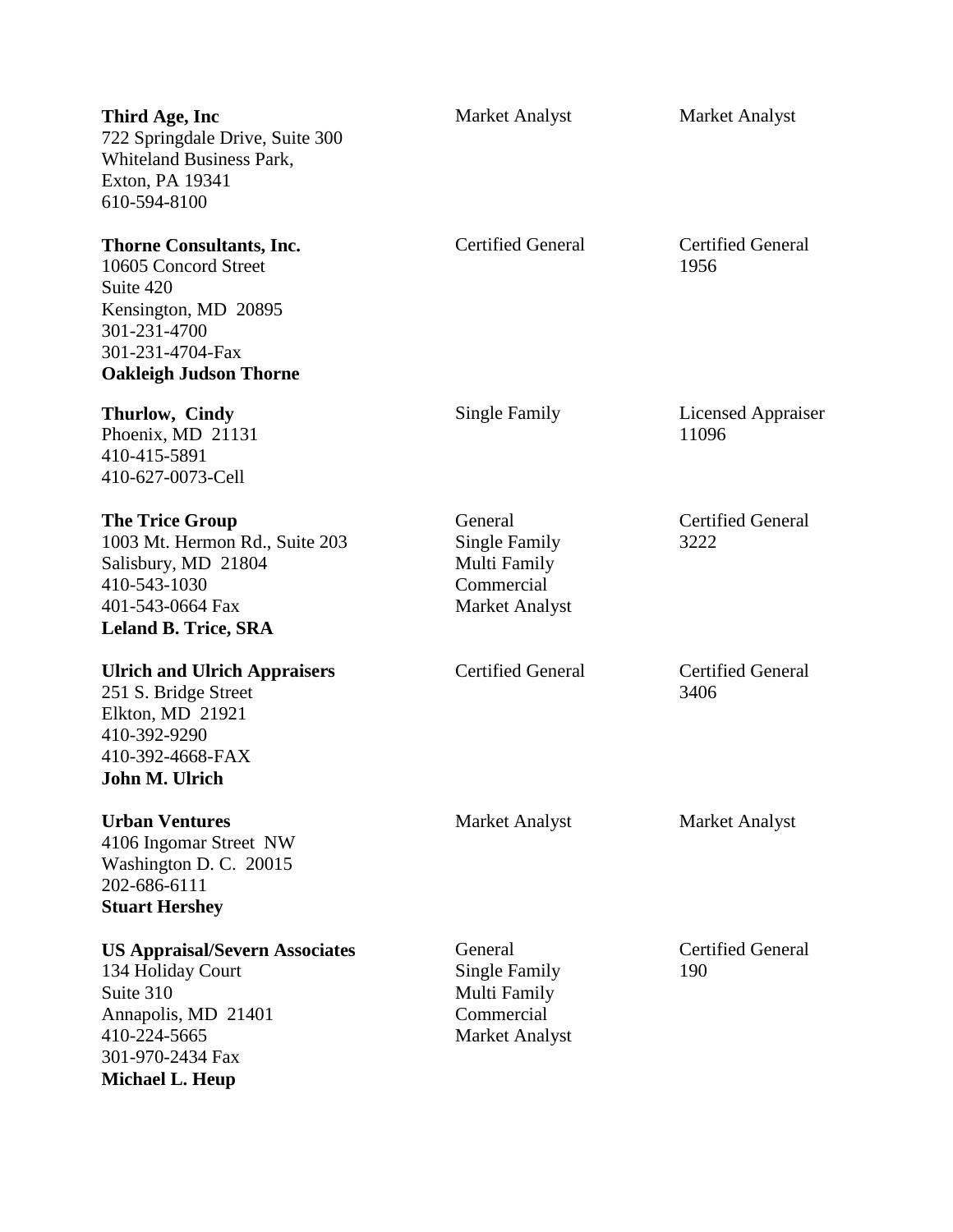| <b>Value Research Group, LLC</b><br>301 South Livingston Avenue, Suite 104<br>Livingston, NJ 0739<br>973-422-9800<br><b>Richard Polton</b><br><b>Robin Weiss</b>                                                                                         | <b>Market Analysts</b>                                                          | <b>Market Analysts</b>                |
|----------------------------------------------------------------------------------------------------------------------------------------------------------------------------------------------------------------------------------------------------------|---------------------------------------------------------------------------------|---------------------------------------|
| Vogt Santer Insights, Ltd.<br>869 W. Goodale Blvd.<br>Columbus, OH 43212<br>614-224-2300<br><b>Robert Vogt</b><br><b>Chip Santer</b><br><b>Andrew Mazak</b><br><b>Jim Beery</b><br><b>Brian Gault</b><br><b>Nancy Patzer</b><br><b>Jennifer Tristano</b> | <b>Market Analysts</b>                                                          | <b>Market Analysts</b>                |
| W. R. McCain & Associates<br>205 Executive Plaza<br>Salisbury, MD 21804<br>410-742-3201<br>410-860-5313 Fax<br><b>William R. McCain</b>                                                                                                                  | General<br>Single Family<br>Multi Family<br>Commercial<br><b>Market Analyst</b> | <b>Certified General</b><br>210       |
| Western Maryland Appraisal &<br><b>Consulting Services</b><br>P. O. Box 69<br>McHenry MD 21541<br>301-387-7446<br>Dennis E. Hannibal                                                                                                                     | <b>Certified General</b>                                                        | <b>Certified General</b><br>1138      |
| <b>Whaley Enterprises</b><br>242 Virginia Avenue<br>Pasadena, MD 21122<br>410-608-6418<br><b>Christopher Whaley</b>                                                                                                                                      | Single Family                                                                   | <b>Certified Residential</b><br>27591 |
| <b>White &amp; Rosata Real Estate Valuation</b><br>6600 York Road, Suite 200<br>Baltimore, MD 21212<br>410-377-7311<br><b>Christopher J. Rosata</b>                                                                                                      | Multi-family                                                                    | <b>Certified General</b><br>2046      |